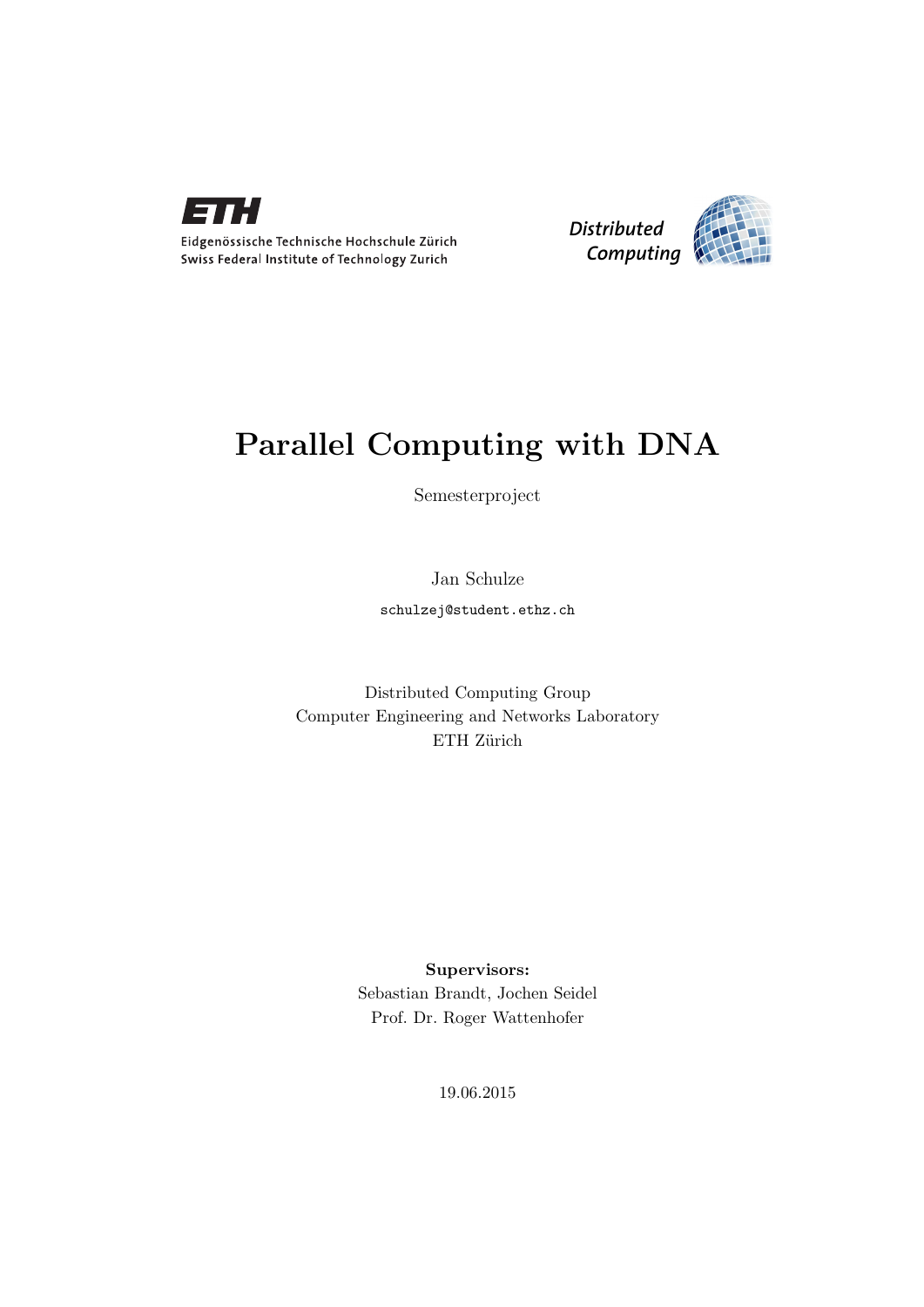## Abstract

<span id="page-1-0"></span>In this thesis we present a DNA strand displacement binary division algorithm for a dividend a and a divisor b based on the Domain Replacement Model introduced in [\[1\]](#page-30-0) that uses  $\mathcal{O}(log(a) \cdot log(b) - log(b)^2)$  rules. Further we introduce two adapted divisibility algorithms. In the first one we reduce the number of steps for the calculation in exchange to using more rules and in the second one we use another representation of the binary numbers so that the algorithm uses  $\mathcal{O}(b^2)$ rules independent of the size of the dividend.

We discuss two algorithms to solve the 3SAT problem with  $l$  clauses and  $a$ variables. The algorithms uses  $\mathcal{O}(a^l)$  respectively  $\mathcal{O}(l!)$  rules.

For pattern matching of large strings we present an algorithm to estimate the occurrences of patterns in a string that uses a constant amount of rules. At last we introduce a new model that improves the Domain Replacement Model. With this new model we are able to design algorithms to create palindromes and strands of  $a^n b^n$  while using a constant amount of rules.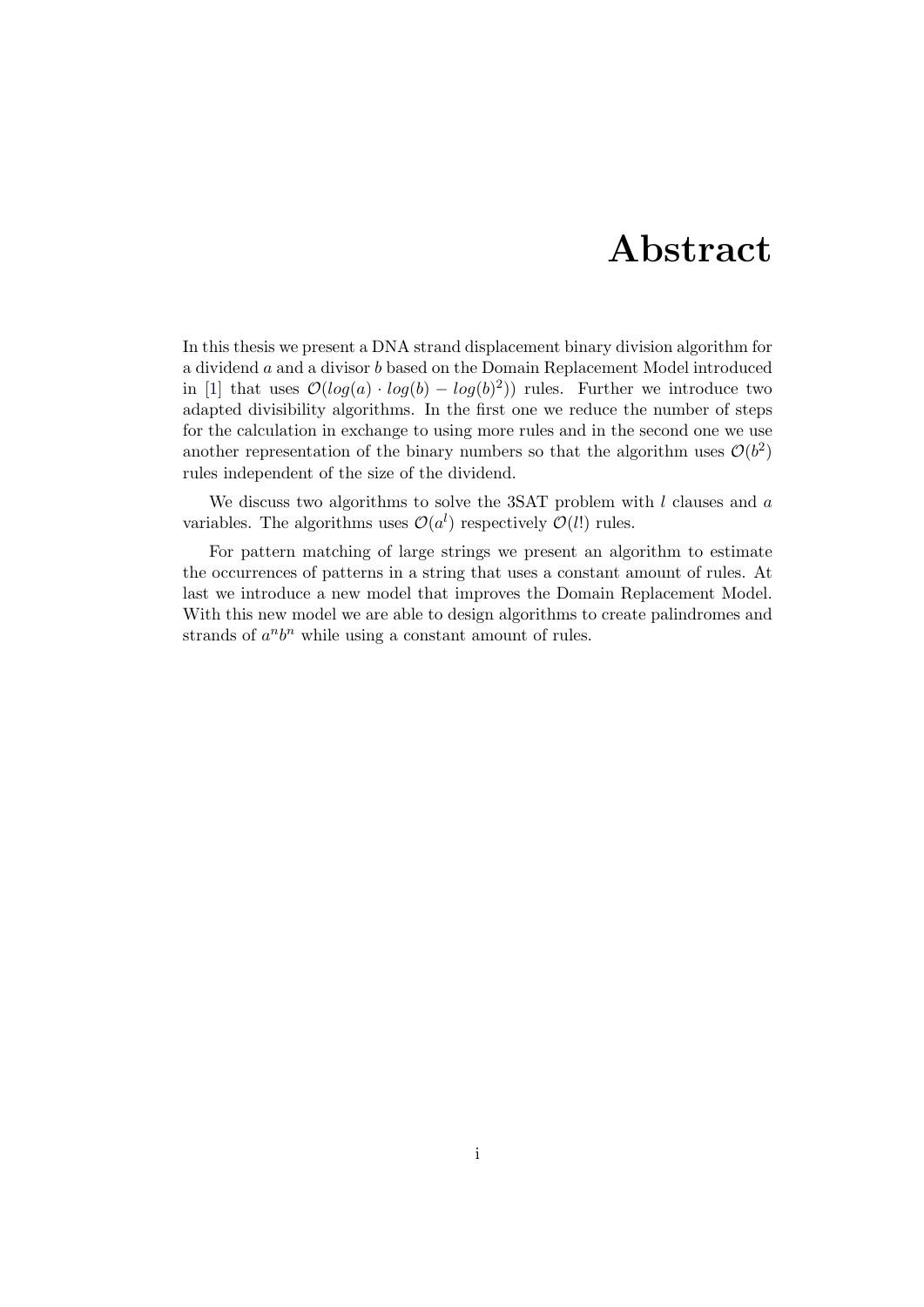# **Contents**

|                     | <b>Abstract</b>            |                                                                               | i                |  |  |  |  |  |  |
|---------------------|----------------------------|-------------------------------------------------------------------------------|------------------|--|--|--|--|--|--|
| 1                   | Introduction               |                                                                               |                  |  |  |  |  |  |  |
|                     | 1.1                        |                                                                               | $\boldsymbol{2}$ |  |  |  |  |  |  |
| $\bf{2}$            |                            | <b>Model Section</b>                                                          |                  |  |  |  |  |  |  |
| $\bf{3}$            | <b>Binary Division</b>     |                                                                               |                  |  |  |  |  |  |  |
|                     | 3.1                        |                                                                               | $\bf 5$          |  |  |  |  |  |  |
|                     | 3.2                        | A Parallel Long Division Algorithm                                            | 9                |  |  |  |  |  |  |
|                     | 3.3                        | Single Strand Division Algorithm $\dots \dots \dots \dots \dots \dots$        | 12               |  |  |  |  |  |  |
| 4                   | 3SAT                       |                                                                               |                  |  |  |  |  |  |  |
|                     | 4.1                        |                                                                               | 15               |  |  |  |  |  |  |
|                     | 4.2                        |                                                                               | 16               |  |  |  |  |  |  |
| 5                   | <b>Pattern Matching</b>    | 17                                                                            |                  |  |  |  |  |  |  |
|                     | 5.1                        | Matching a Single Pattern in a String                                         | 17               |  |  |  |  |  |  |
|                     | 5.2                        | Estimating the Number of Occurrences of a Pattern in a String.                | 18               |  |  |  |  |  |  |
|                     | 5.3                        | Estimation of Occurrences of a Pattern $p$ in a String $s \dots \dots$        | 19               |  |  |  |  |  |  |
| 6                   | <b>The Inclusion Model</b> | 22                                                                            |                  |  |  |  |  |  |  |
|                     | 6.1                        | Inclusion into a Strand with the Domain Replacement Model                     | 22               |  |  |  |  |  |  |
|                     | 6.2                        |                                                                               | 22               |  |  |  |  |  |  |
|                     | 6.3                        | Developing an Inclusion Algorithm $\ldots \ldots \ldots \ldots \ldots \ldots$ | 24               |  |  |  |  |  |  |
|                     |                            | 6.3.1                                                                         | 26               |  |  |  |  |  |  |
| <b>Bibliography</b> |                            |                                                                               |                  |  |  |  |  |  |  |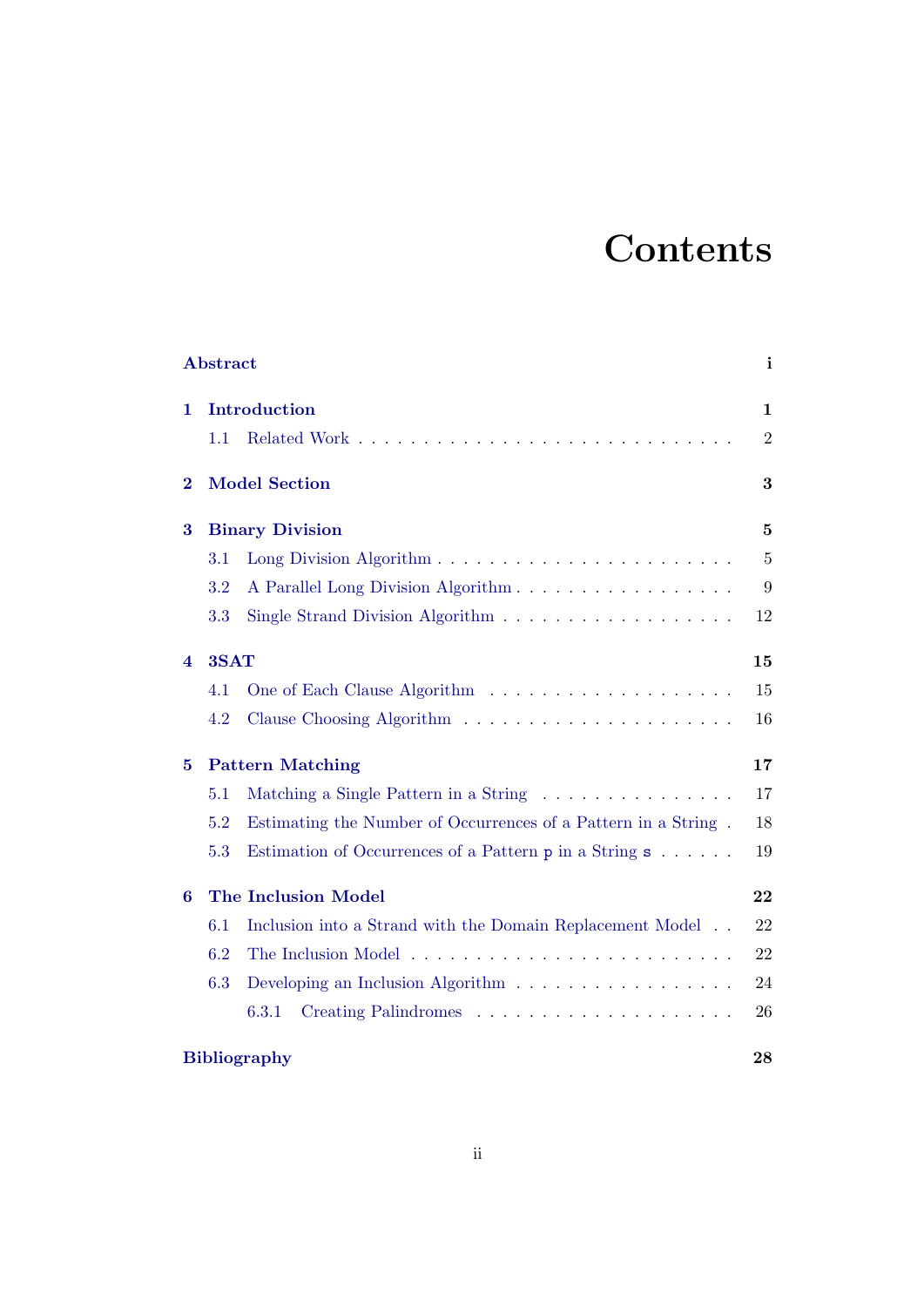## CHAPTER<sub>1</sub> Introduction

<span id="page-3-0"></span>We present a binary division algorithm based on the long division. To analyse the algorithms, we use the rule complexity, which state how many rule strands an algorithm uses, and the speed complexity, which states how many steps an algorithm needs to give back a positive result. The Long Division Algorithm has a rule complexity of  $\mathcal{O}(m \cdot n - n^2)$  for a  $m + 1$  bit long dividend a and a  $n + 1$ bit long divisor b and a speed complexity of  $\mathcal{O}(m - n) \cdot n$ .

We adapt the Long Division Algorithm to compute more steps simultaneously to reduce the speed complexity. With the Parallel Long Division Algorithm we get a speed complexity of  $\mathcal{O}(\frac{m-n}{k})$  $\frac{n}{k} \cdot n$  with a speed up factor  $k \leq \frac{m}{n}$  $\frac{m}{n}$ . The speed up is achieved at the cost of rule complexity which is with  $\mathcal{O}(2^{\frac{m-n}{k}}k^{\frac{m-n}{k}} \cdot n)$ larger than in the basic Long Division Algorithm.

We then introduce a new way to represent a binary number with a single DNA strand. We present an algorithm that checks divisibility with the new representation. The algorithm that uses this representation reaches a rule complexity of  $\mathcal{O}(b^2)$  that is independent of the dividend. The speed complexity is  $\mathcal{O}(log(a) - log(b)).$ 

In the next part we suggest two algorithms to solve the 3-Satisfiability problem with rule complexities of  $\mathcal{O}(a^l)$  and  $\mathcal{O}(l!)$  with l being the number of clauses and a being the number of variables.

In the third part of this thesis we discuss some basic pattern matching algorithm with the Domain Replacement Model and present how to estimate number of occurrences of a pattern in large DNA strands.

At last we introduce a new model that improves the Domain Replacement Model. With this new model we are able to design algorithms to create palindromes and strands of  $a^n b^n$  with constant rule complexity.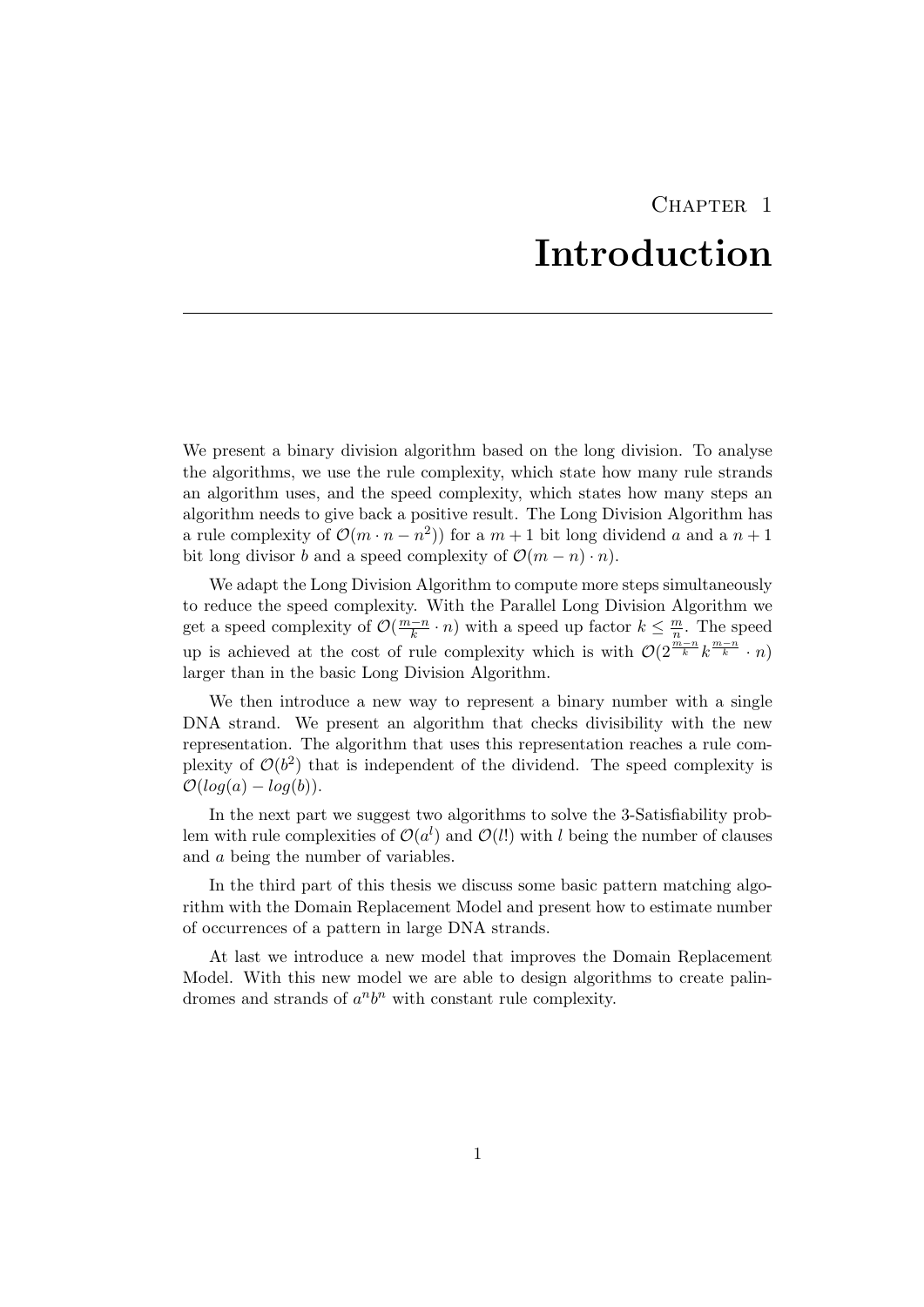#### 1. INTRODUCTION 2

### <span id="page-4-0"></span>1.1 Related Work

The Domain Replacement Model which we mainly use in this work to design the algorithms, was introduced in [\[1\]](#page-30-0). It uses strand displacement rules for domain replacement. Further it uses the more powerful collapsing and composition rules, which allow the concatenation of strands and the replacement of several strands by another. In the last part of this thesis we extend the Domain Replacement Model to be able to design more powerful algorithms.

In [\[2\]](#page-30-2) a division algorithm for DNA computing is introduced. It bases on the Newton Method whereas we build up our algorithm from the long division. For dividing a m bit numbers it needs  $\mathcal{O}(log(m))$  steps and uses  $\mathcal{O}(m^2)$  DNA strands.

In [\[3\]](#page-30-3) the satisfiability problem was solved for 20 variables and 24 clauses, but using a gel based DNA computer in which the DNA molecules are moved through different modules whereas we use in the Domain Replacement Model only DNA strands in a single soup.

[\[4\]](#page-30-4) and [\[5\]](#page-30-5) give a deep insight and analysis in the aspects of branch migration and hairpin-loops which has only been a side note in this thesis and is not necessary to understand this thesis. The important aspects of those papers are the following which inspired the newly introduced Insertion Model. Branch migration is the process in which a bound DNA strand is replaced by another. Hairpin-loops are loops of DNA that arise if some domains of a DNA strand bind to other domains of itself.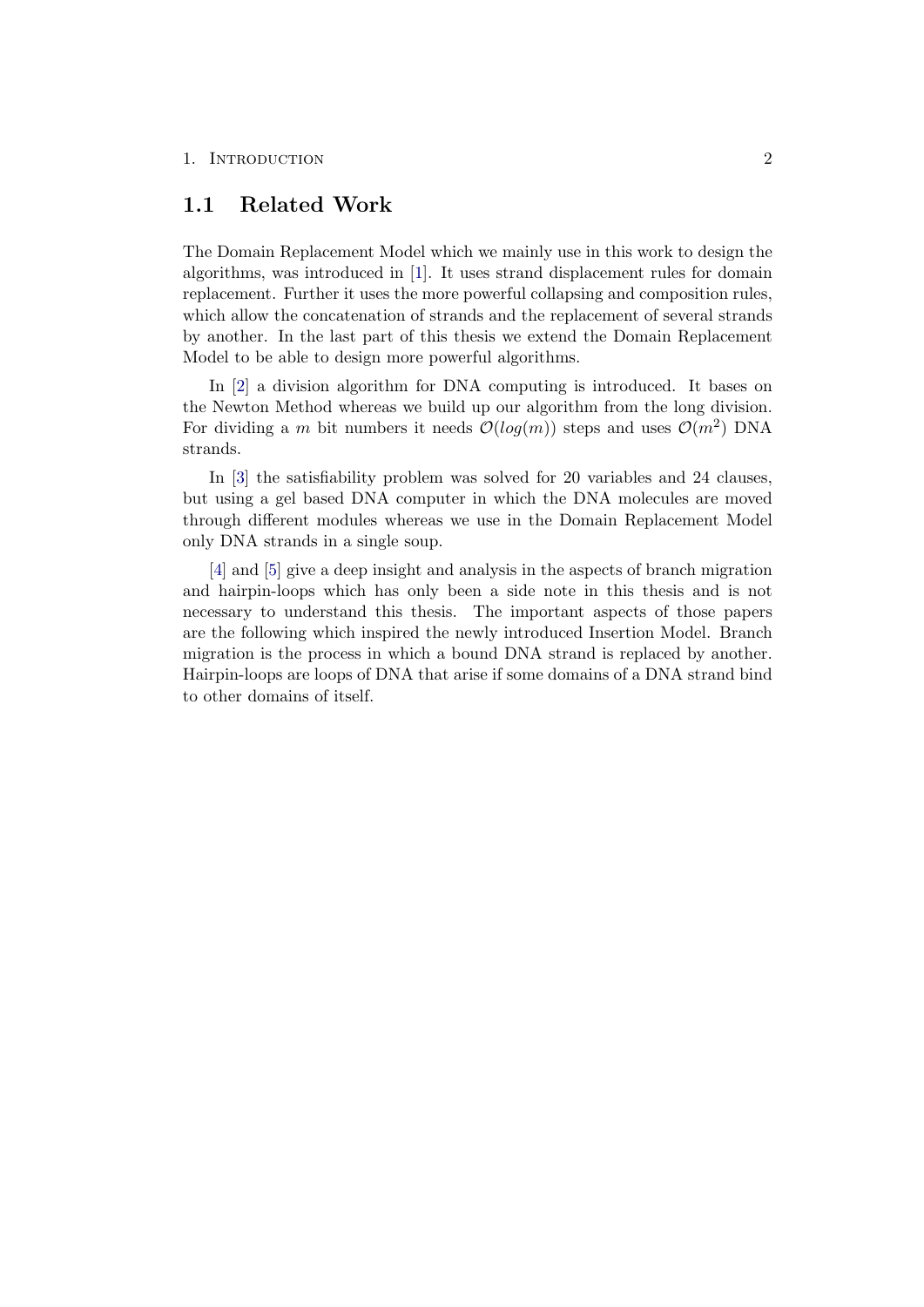## CHAPTER<sub>2</sub> Model Section

<span id="page-5-0"></span>In this thesis we use the Domain Replacement DNA model introduced in [\[1\]](#page-30-0) which we summarize in the following. A DNA strand consists of a sequence of the nucleotides Adenine  $(A)$ , Guanine  $(G)$ , Cytosine  $(C)$  and Thymine  $(T)$ . The extremities of a strand are different, one is called 3' end and the other 5' end. The chemical and biological aspects of the extremities are not further important for this model, except that they give the strands a direction from the 5' towards the 3' end. The direction is represented by an arrow over each strand.

## $\overrightarrow{A C G A}$

Nucleotides can bind together if they are Watson-Crick complementary. A and T as well as G and C are WK complementary. Complementary sequences are also WK complementary if they have opposite directions

| AAGCTAC |  |  |  |
|---------|--|--|--|
| TTCGATG |  |  |  |
|         |  |  |  |

It is not necessary that whole strands bind together. Also parts of a strand can bind which is called domain replacement.

$$
\overrightarrow{A A A G G G} + \overrightarrow{C C C B B B} \rightarrow \overrightarrow{A A A} \begin{matrix} G & C \\ G & C \\ G & D & D \end{matrix} \equiv A A A B B B
$$

In the example above the GGG part of the the first strand is replaced by the BBB of the second strand. The resulting strand has the same properties of the strand AAABBB. Therefore AAABBB is called the effective effective strand of the strand above.

To implement a computation with DNA, we mix the DNA strands together in a soup, e.g. a solution. The strands then react with each other and we can observe the resulting strands.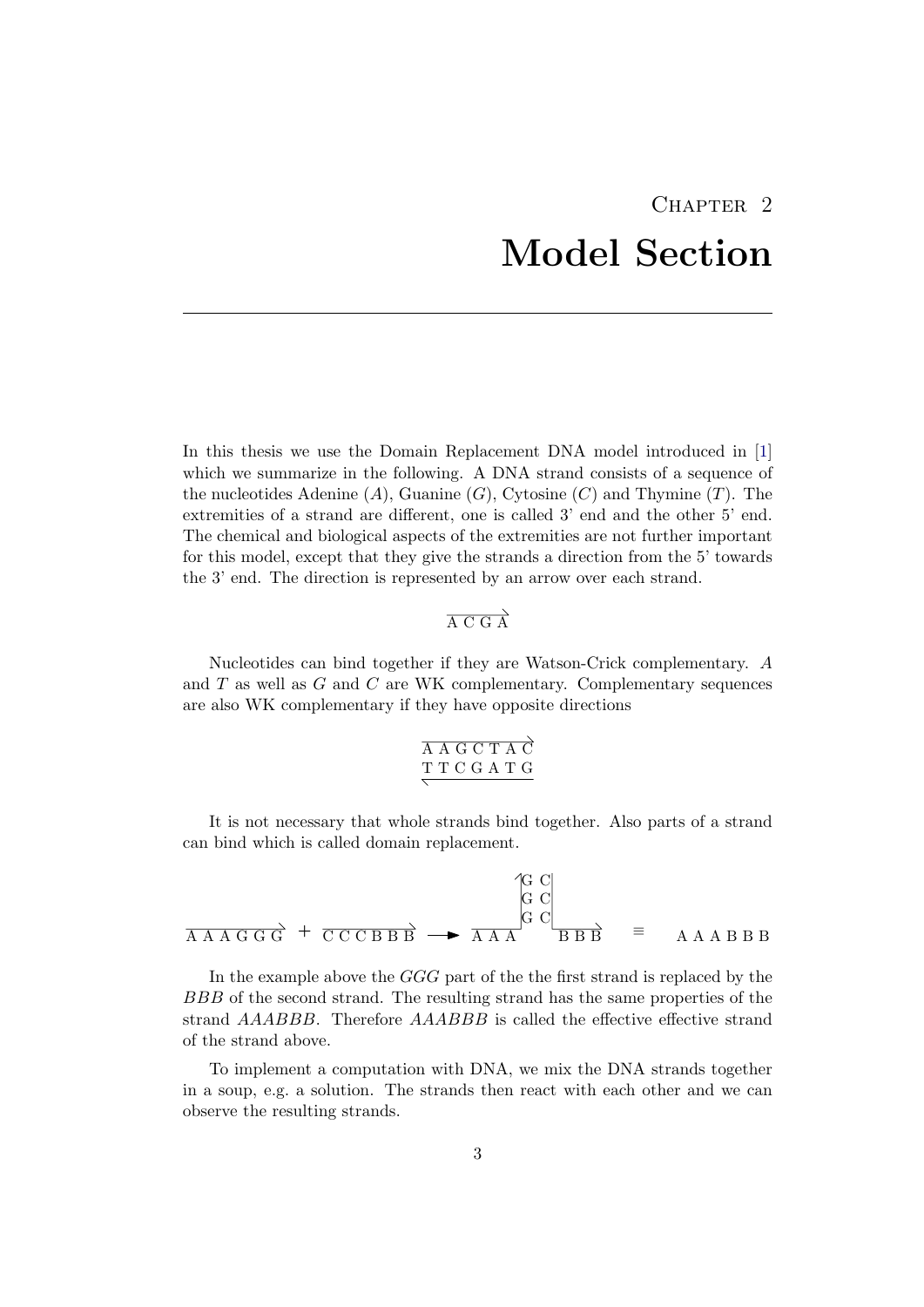#### 2. MODEL SECTION 4

Each strand is in the form of  $+X^*$ , where  $+$ ,  $*$  are domains used as delimiters that are not part of the alphabet  $\sum$  of X. We assume that domain replacements can only occur if a delimiter is part of this replacement.

The Domain Replacement Model consists of three strand types: Input strands, rule strands and output strands. Input strands are the strands that carry the information of the input. They are represented underlined, e.g.  $+X^*$ . Rule strands do not depend on the input and implement the steps of the algorithm itself. Note that because domain replacements can only take place if a delimiter is involved, a delimiter has to be part of the rule strands, e.g. the rule  $A^* \to B^*$ , which is another way of writing the strand  $\overline{*A}B*$ . Output rules take complete strands and replace them by a strand, e.g. the rule  $+A^* \rightarrow +B^*$  which is implemented by the strand  $\overline{+A*+B*}$ .

The alphabet  $\Sigma$  for the domains has to hold the following conditions, (taken from  $[1]$ , page 7)

1. 
$$
a \in \Sigma \Leftrightarrow \bar{a} \in \bar{\Sigma}
$$
  
\n2.  $+, * \notin \Sigma \bar{\Sigma}$   
\n3.  $\Sigma \cap \bar{\Sigma} = \emptyset$ 

Another rule in the Domain Replacement Model is the collapsing rule. It merges two strands e.g.  $+AX^*$  and  $+YB^*$  by using rules like  $X^*$  +Y. This collapsing rule can be also written as  $X * \bowtie +Y$ .

We can use the collapsing rule with an output rule to create a composition rule in the form of  $+A*++B* \rightarrow +C*$  by collapsing the strands  $+A*$  and  $+B*$  with the collapsing rule strand  $\overline{A*}AB+\overline{B}$ . Then we use the output rule +AB<sup>\*</sup>  $\rightarrow$  +C<sup>\*</sup>.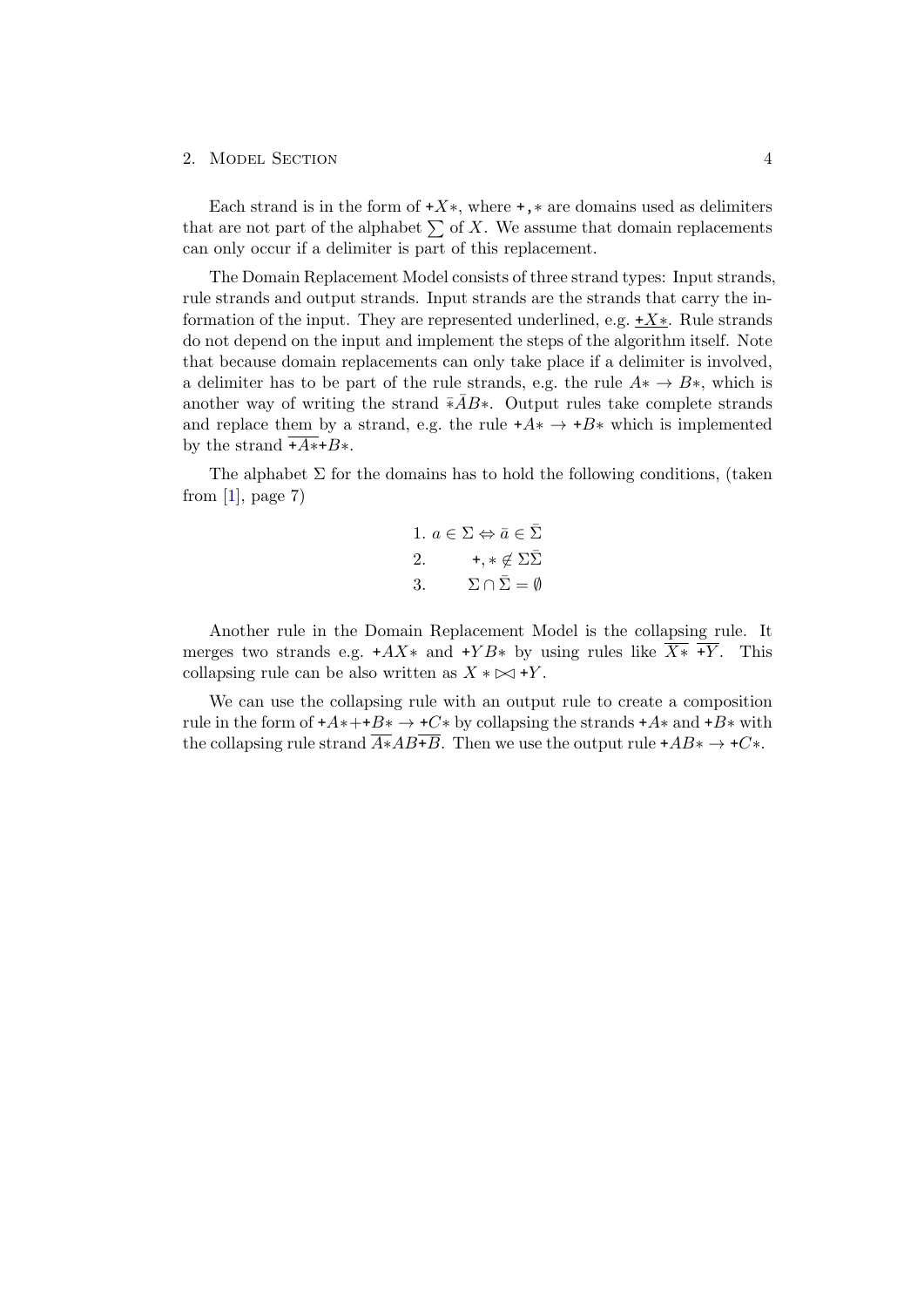## CHAPTER<sub>3</sub> Binary Division

<span id="page-7-0"></span>In this chapter we demonstrate how to use DNA in the Domain Replacement Model to divide two binary numbers and to check divisibility. In [\[2\]](#page-30-2) a division algorithm is proposed that bases on Newton's Method. For dividing a  $m$  bit numbers it needs  $\mathcal{O}(log(m))$  steps and uses  $\mathcal{O}(m^2)$  DNA strands.

We present an algorithm based on the long division and analyse its performance. To measure the performance of an algorithm we use two main criteria . The speed complexity states how many steps an algorithm needs to return a result. The rule complexity states how many different rule strands are necessary for an algorithm to work. Based on the results of the analysis we present an algorithm with an improved Speed Complexity and an algorithm that uses a different representation of the binary numbers.

Let a be a  $m + 1$  bit number and b a  $n + 1$  bit number, both in two's complement and positive. The numbers are in two's complement because it is possible that they become negative during the algorithm.

Every bit is represented by a single strand (like in [\[1\]](#page-30-0)) and such a bit strand looks like this: +0∗ or +1∗ where + is the starting, ∗ is the ending delimiter. For every different number and every different bit of the number we use a unique delimiter to be able to distinguish the bits. Each delimiter has two labels. One superscript to allocate a bit to a number and one subscript to determine the position of the bit in the number. The delimiter of the  $n^{th}$  bit of number a e.g. looks like  $*_n^a$ .

## <span id="page-7-1"></span>3.1 Long Division Algorithm

This division algorithm is a straightforward adaptation of the long division to the binary DNA model. The algorithm can divide a number  $a$  by a number  $b$  if a has at most  $m + 1$  bits and b at most  $n + 1$  bits. The result is the number r. There is only one difference of the algorithm to the long division. The difference is that in the long division a subtraction only takes place if the result of the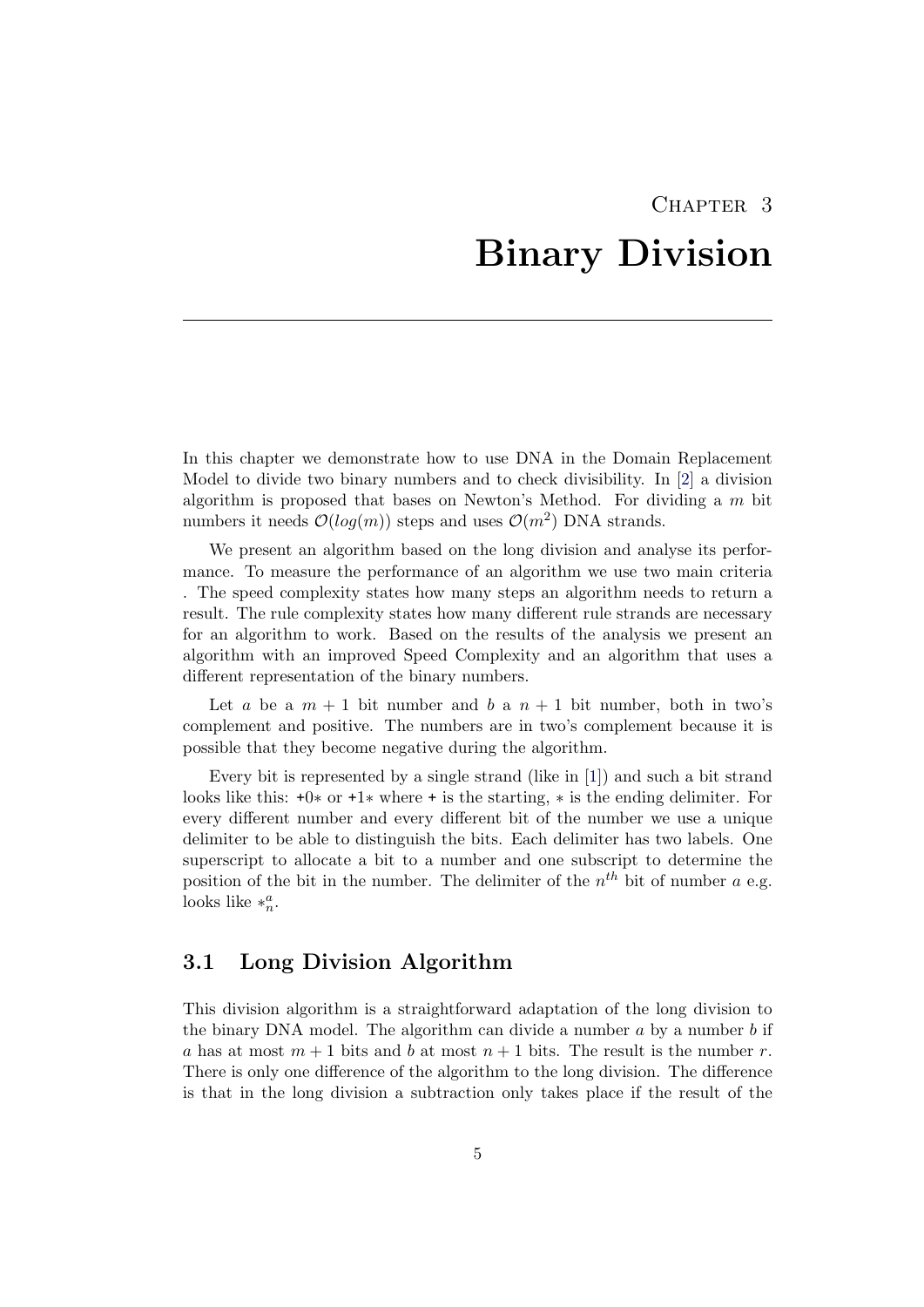#### 3. Binary Division 6

subtraction is a positive number, whereas in our algorithm the subtraction takes place every time and afterwards the algorithm selects the right values to continue with. If the result of the subtraction is positive it continues the calculation with the result of the subtraction, if it is negative it continues with the values before.

The algorithm consists of three basic steps that are repeated until the algorithm finishes. First we subtract the divisor b bitwise from the first  $n + 1$  bits of a. Then we check if the resulting number is positive. If the resulting number is positive, the algorithm continues with the bit values of the result of the subtraction, if the resulting number is negative, the algorithm selects the initial bit values of a from before the subtraction took place. The algorithm repeats these three steps until  $a < b$  then it finishes. If and only if  $a = 0$  a is divisible by b.

Let  $\alpha_i$  and  $\beta_i$  be the bit values of either 0 or 1 of a and b. As described in the introduction of this chapter the input strands look like:

$$
\frac{+0\ast_{m}^{a}}{+0\ast_{n}^{b}}, \frac{+ \alpha_{m-1}\ast_{m-1}^{a}}{+0\ast_{n}^{b}}, \dots, \frac{+ \alpha_{0}\ast_{0}^{a}}{+0\ast_{0}^{b}}
$$

Every time we make a calculation in which we change  $a$ , we cannot save the result with the same delimiters as a because then we would mix up the bits from a before and a after the calculation. We have to use a new variable with new delimiters. Let a be treated as  $a^0$ . After each subtraction from an  $a_i$  the interim result is saved in the variable  $a^{t(i+1)}$  (t for temporary). Then the algorithm decides whether to continue with either  $a^i$  or  $a^{t(i+1)}$  (depending whether  $a^{t(i+1)}$ ) is negative or positive). The variable the algorithm continues with is then saved in  $a^{i+1}$ .

The formal rules for the first bitwise subtraction are the following, where the delimiter  $*_{i+1}^{C_A}$  marks a carry bit (a detailed explanation of these kind of subtraction rules can be found in [\[1\]](#page-30-0).). Again we use  $\alpha_i$  and  $\beta_i$  as the bit values 0 or 1 for a and b.  $\gamma_i$  and  $\alpha_i^t$  are bit values of the carry  $C_A$  and  $a^t$ 1 and depend on the strands on the left side of the rules so that the subtraction is correct.

$$
+\alpha_{m-n+i} \ast_{m-n+i}^{a} + \alpha_{m+i} \ast_{i}^{b} + \alpha_{m+i} \ast_{i}^{c} \rightarrow \alpha_{m-n+i}^{t} \ast_{m-n+i}^{a} + \alpha_{m+i} \ast_{i+1}^{c} \ast_{i+1}^{c} \ast_{i}^{c} = 0, \dots, n
$$

If the value of the most significant bit (MSB) of the result of the subtraction is equal to zero, the algorithm continues with the interim result  $a^{t_1}$ . If the MSB is equal to one, the result of the subtraction is negative and the algorithm therefore continues with the values of a. The result of the division is saved in the variable  $r$  in the following way. Every time when the algorithm decides if it continues with  $a^i$  or  $a^{t(i+1)}$  the value of the  $i^{th}$  bit of r is set to 0 or 1.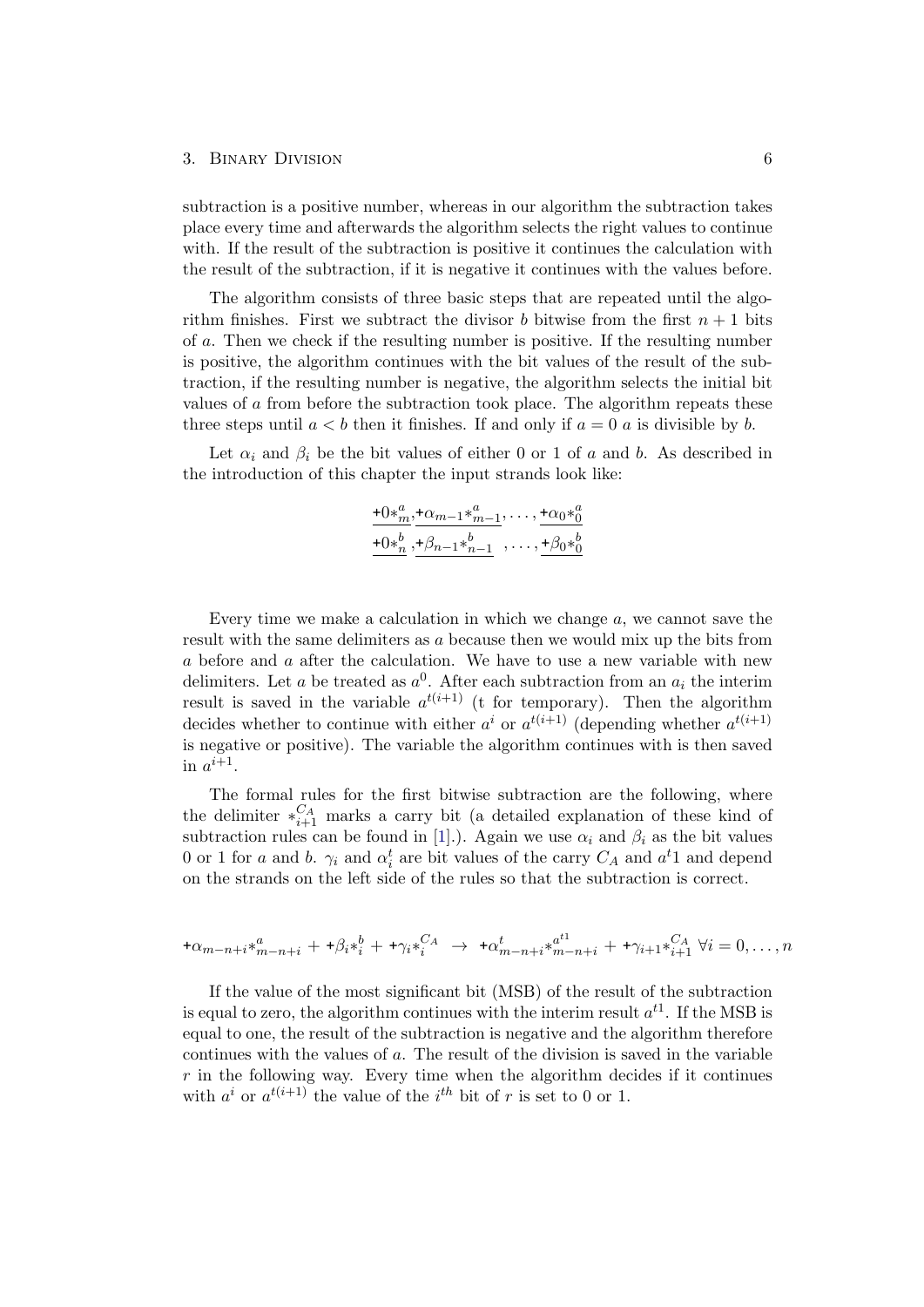#### 3. Binary Division 7

The formal rules for selecting the values for  $a<sup>1</sup>$  and saving the result is:

$$
+0 *_{m}^{a^{t1}} + 0 *_{m-n+i}^{a^{t1}} \rightarrow +0 *_{m-n+i}^{a^{1}} + 1 *_{m-n}^{r}
$$
  
\n
$$
+1 *_{m}^{a^{t1}} + 0 *_{m-n+i}^{a} \rightarrow +0 *_{m-n+i}^{a^{1}} + 0 *_{m-n}^{r}
$$
  
\n
$$
+0 *_{m}^{a^{t1}} + 1 *_{m-n+i}^{a^{t1}} \rightarrow +1 *_{m-n+i}^{a^{1}} + 1 *_{m-n}^{r}
$$
  
\n
$$
+1 *_{m}^{a^{t1}} + 1 *_{m-n+i}^{a} \rightarrow +1 *_{m-n+i}^{a^{1}} + 0 *_{m-n}^{r}
$$
  
\n
$$
\forall i = 0, ..., n-1
$$

Because the next subtraction takes place at the bits  $a_{m-1} \ldots a_{m-n-1}$  the current MSB is not needed for the next step. Therefore  $a^{i} + 1$  is always one bit shorter than  $a^i$ .

To improve readability the following rule is used in this script. The rule makes all bits of the interim result have the same delimiter. The rule is not necessary for the algorithm itself to work.

$$
+0*_{i}^{a} \rightarrow +0*_{i}^{a^{1}} \forall i = 0, ..., m-n-1
$$
  

$$
+1*_{i}^{a} \rightarrow +1*_{i}^{a^{1}} \forall i = 0, ..., m-n-1
$$

These rules give back the variable  $a^1$  with the length m. The steps have to be implemented for all interim results  $a^j$  so that they give back the according results  $a^{j+1}$ ,  $\forall j = 1, \ldots, (m-n)$ . If all bits of the variable  $a^{m-n}$  equal zero a is divisible by b.

The formal positive output rule for the divisibility is:

$$
+0*_{n-1}^{a^{(m-n)}} + \ldots + +0*_0^{a^{(m-n)}} \rightarrow +valid*
$$

The result is with  $\rho_i$  as the bit values or r

$$
\ast \rho_{m-n} \ast_{m-n}^r \dots \ast \rho_0 \ast_0^r
$$

If necessary the following rules can be used for a negative output if a is not divisible by b:

$$
+1 \ast_i^{a(m-n)} \quad \to \quad \mathbf{+} invalid* \qquad \forall i = 0, \dots, n-1
$$

This algorithm only works if  $b_{n-1} = 1$ . Otherwise it is possible that b can be subtracted on the same position of  $\alpha$  twice without resulting in a negative number. The algorithm above can not subtract twice at the same position therefore the algorithm has to be adapted to this condition. There are several ways to circumvent a complicated adaptation of the algorithm. One is to extend the input number a by the bits  $a_{m+n}$  to  $a_{m+1}$  which are initially zero. Then the values of a and b are simultaneously multiplied by two (left shifted by one bit) until  $b_{n-1} = 1$ .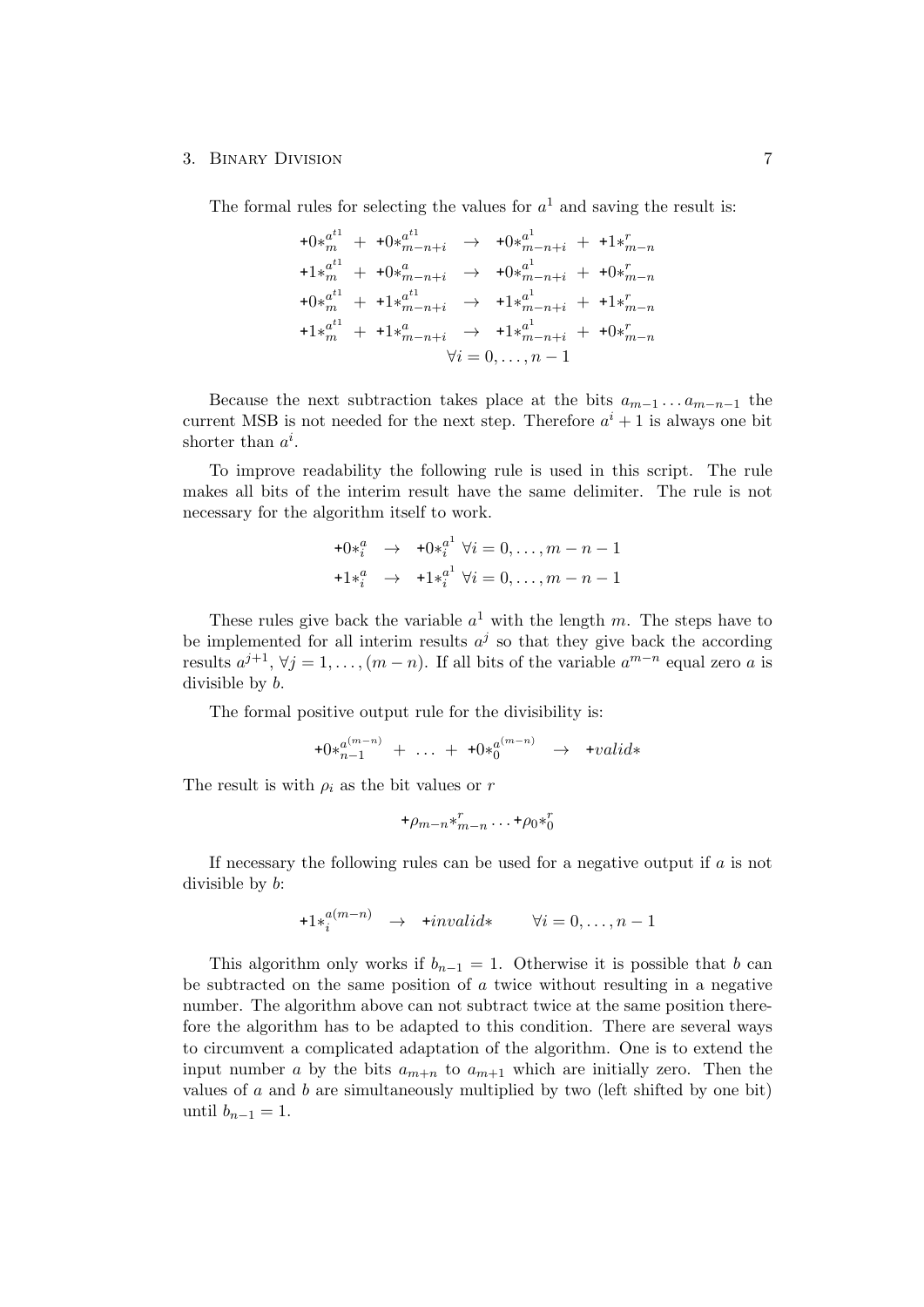#### Example

As an example we divide the number  $a = 01001$  by the number  $b = 011$ . The input strands are therefore:

 $+\frac{0*4}{4}, \quad +1*3$ ,  $+\frac{0*4}{2}, \quad +0*1$ ,  $+\frac{1*6}{0}, \quad +0*2$ ,  $+\frac{1*1}{2}, \quad +1*1$ 

The subtraction takes place at the first three bits of  $a$ . To subtract the bits of  $a$ and b we add  $-b = 101$  to the bits of a. In the first step we subtract b from the first three bits of a: 010.

$$
+0*_{2}^{a} + 1*_{0}^{b} \rightarrow 1*_{2}^{a^{t1}} + 0*_{1}^{C_{A}}
$$
  
\n
$$
+1*_{3}^{a} + 1*_{1}^{b} + 0*_{1}^{C_{A}} \rightarrow 1*_{3}^{a^{t1}} + 0*_{2}^{C_{A}}
$$
  
\n
$$
+0*_{4}^{a} + 0*_{2}^{b} + 1*_{2}^{C_{A}} \rightarrow 1*_{4}^{a^{t1}} + 0*_{3}^{C_{A}}
$$

Because the result of the subtraction is 111 is negative the algorithm selects the bits of a to continue the calculation.

$$
+1 *_{4}^{a^{t1}} + 1 *_{3}^{a} \rightarrow 1 *_{3}^{a^{1}} + 1 *_{2}^{a^{2}}
$$
  

$$
+1 *_{4}^{a^{t1}} + 1 *_{2}^{a} \rightarrow 1 *_{2}^{a^{1}} + 1 *_{2}^{a^{2}}
$$

The following rules to change the delimiters for the readability are executed independently of the subtraction.

$$
+0*_{1}^{a} \rightarrow +0*_{1}^{a^{1}}
$$

$$
+1*_{0}^{a} \rightarrow +1*_{0}^{a^{1}}
$$

At this point we have  $+0*^r_2$  as a part of the result and the interim variable  $a^1$ as:

$$
+1*3^a
$$
  $+0*2^a$   $+0*1^a$   $+1*0^a$ 

In the next step we get the subtraction  $100 + 101 = 001$  which gives us the result bit  $+1*^r_1$ . Here the result of the subtraction is positive therefore the rules

$$
+0*_{3}^{a^{t2}} + 0*_{2}^{a^{t2}} \rightarrow +0*_{2}^{a^{2}} + 1*_{1}^{r}
$$
  

$$
+0*_{3}^{a^{t2}} + 1*_{1}^{a} \rightarrow +1*_{1}^{a^{2}} + 1*_{1}^{r}
$$

are executed. The variable  $a^2$  is

$$
+0*_{2}^{a^{2}} \quad +1*_{1}^{a^{2}} \quad +1*_{0}^{a^{2}}
$$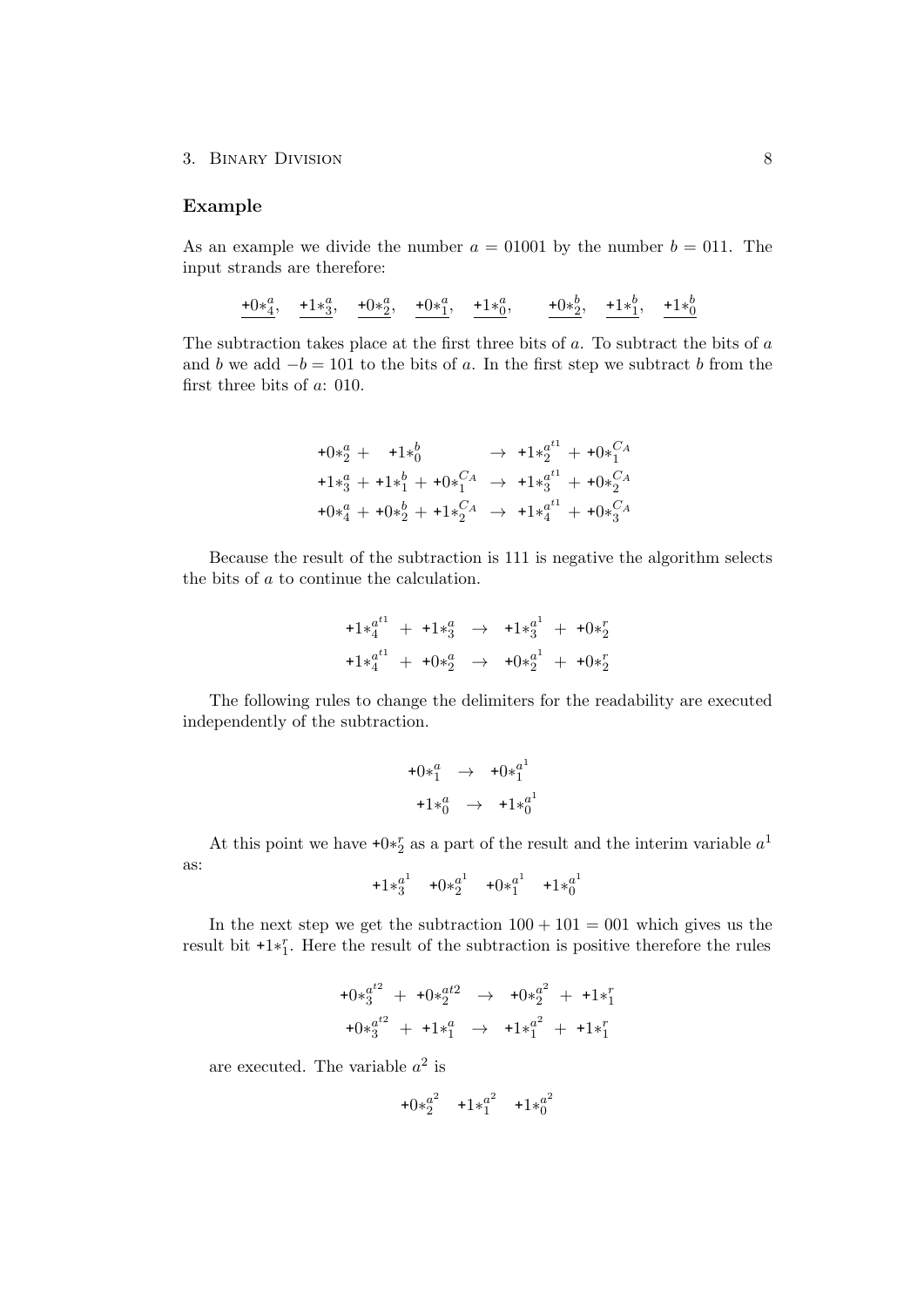And we get  $+1*_{0}^{r}$  and  $a^{3}$  with  $011 + 101 = 000$ :

$$
+0*_{1}^{a^{3}} +0*_{0}^{a^{3}}
$$

We get a positive result for the divisibility with the output rule:

$$
+0*_{1}^{a^{3}} + +0*_{0}^{a^{3}} \rightarrow +valid*
$$

The result of the division is 011

$$
\!+\!0\!\ast^r_2,\!+\!1\!\ast^r_1,\!+\!1\!\ast^r_0
$$

### Rule and Speed Complexity Analysis

For a complete division with the Long Division Algorithm, the three steps presented above are executed  $(m - n)$  times. Because the interim results all use different delimiters the algorithm uses  $(m - n)$  different subtraction rules and  $(m - n)$  different rules for selecting the bits to continue with. "Each subtraction rule consists of  $32n$  strands (eight composition rules each consisting of four rules)" [\[1\]](#page-30-0) and the rules for selecting the bit values to continue consists of  $16(n-1)$ strands. With the output rule that uses  $n$  strands the algorithm uses a total amount of rule  $(m - n) \cdot (32n + 16(n - 1)) + n$  strands.

With  $m = log(a)$  and  $n = log(b)$  the rule complexity is

$$
\mathcal{O}(m \cdot n - n^2) = \mathcal{O}(log(a) \cdot log(b) - log(b)^2)
$$

To get all  $a_i \forall i = 1, \ldots, (m - n)$ , 4n rules per bit for the subtraction and  $4(n-1)$  rules for selecting the right bits have to be executed. The steps needed by the algorithm to come to a result therefore is  $(m-n) \cdot (4n+4(n-1))$ . Which results in a speed complexity of

$$
\mathcal{O}((m-n)\cdot n) = \mathcal{O}((\log(a) - \log(b))\cdot \log(b))
$$

### <span id="page-11-0"></span>3.2 A Parallel Long Division Algorithm

The here presented algorithm is therefore a slightly varied version of the Long Division algorithm that has an improved speed complexity in a trade-off to a larger rule complexity. In the Long Division Algorithm for every position of  $a$ , the algorithm decides once if b is subtracted at this position or not. To improve the speed complexity in the Parallel Long Division Algorithm, we can subtract at k positions at once. Let  $p_i \forall i = 1, \ldots, m+1$  be all positions of a. We now divide the set P of all  $p_i$  in disjoint subsets  $P_j$   $(P_j \cap P_l = \emptyset, \forall j \neq l)$  of size k.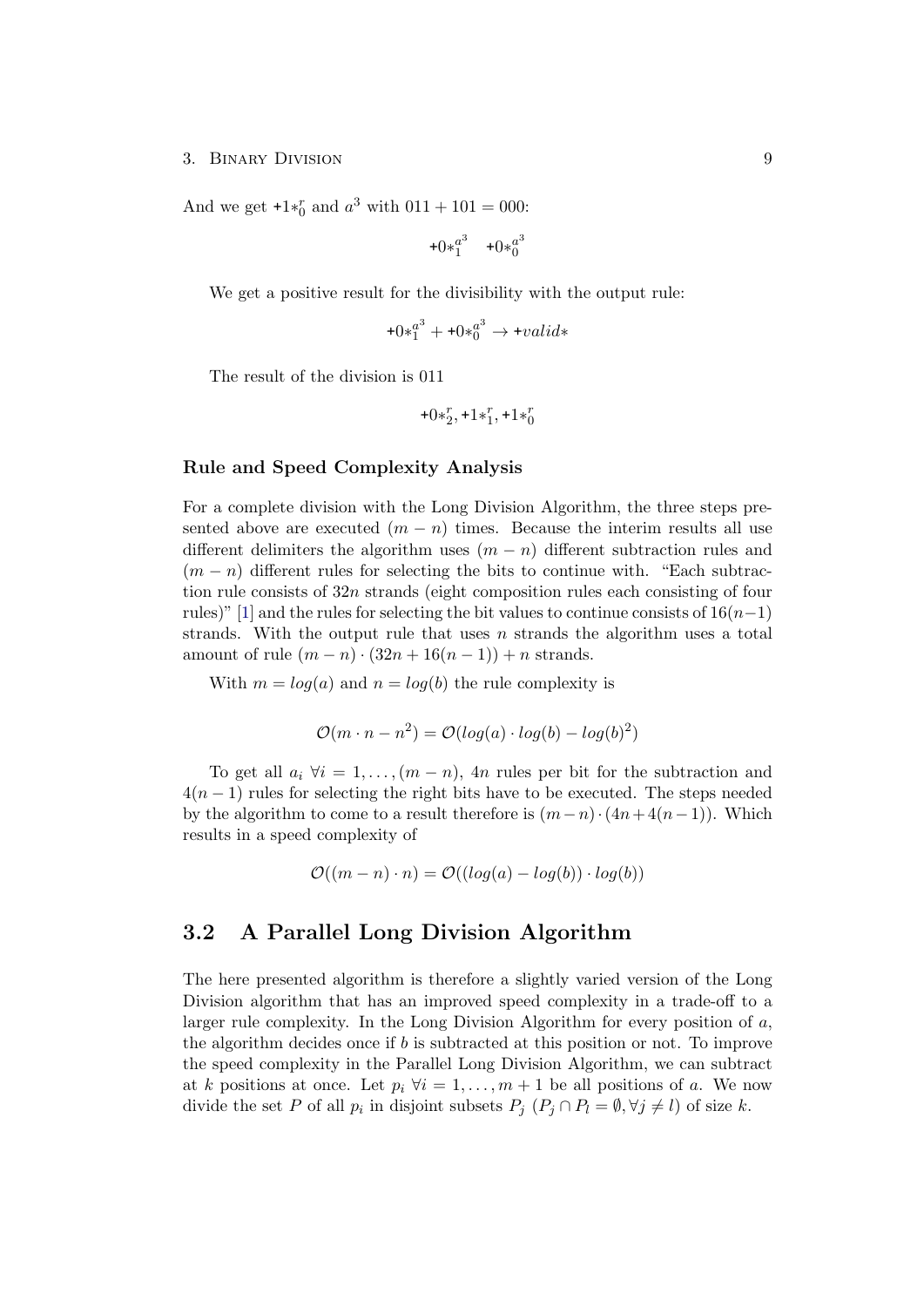In every step of the algorithm we take one subset  $P_i$ . Then at every  $p_i \in P_i$ we do two different calculations simultaneously. In one calculation the algorithm subtracts b at position  $p_i$  of a and in the other it does not. For all k  $p_i$  this leads to a total of  $2<sup>k</sup>$  different combinations and therefore interim results.

If a subtraction leads to a negative carry, the carry is saved as a 1 at its bit position in a new number c. For every interim result a different c exists that has an according delimiter. In the beginning every bit of  $c$  is zero. The number  $a$  is divisible by b if and only if at the end of the algorithm there exists an  $a$  that is equal to its corresponding  $c$ .

#### Example

We show the principle of this algorithm with the division of  $a = 001001$  by  $b = 011$ . We define  $P_1 = \{1, 3\}$  and  $P_2 = \{0, 2\}$ . In the first step the algorithm computes the following. We select  $P_1$  so  $p_1 = 1$  and  $p_2 = 3$ . At position  $p_1 = 1$ of a the bits 00 are chosen and extended by the sign bit 0. Then  $-b = 101$  is added:  $000 + 101 = 101$ . The new bits at position  $p_1 = 1$  are now 01 and the in c a 1 is added at the  $4^{th}$  bit.

Simultaneously the algorithm does the same at position  $p_2 = 3$ :  $001 + 101 =$ 110. We now have  $2^2 = 4$  possible combinations with the respective saved carries. We distinguish the interim variables with a superscript which includes at which position a subtraction has taken place.

No subtraction:

$$
a^{0x0x} = 001001, \quad c^{0x0x} = 000000
$$

Subtraction at position  $p_1 = 1$ :

$$
a^{0x1x} = 001011, \quad c^{0x1x} = 001000
$$

Subtraction at position  $p_2 = 3$ :

$$
a^{1x0x} = 010001, \quad c^{1x0x} = 100000
$$

Subtraction at position  $p_1 = 1$  and  $p_2 = 3$ :

$$
a^{1x1x} = 010011, \quad c^{1x1x} = 101000
$$

The algorithm now does the same for  $P_2$ . This results, e.g. in

$$
a^{0000} = 001001, \quad c^{0000} = 000000
$$

and

$$
a^{0011} = 001000, \quad c^{0011} = 001000
$$

We see that 0011 is the result of the division because  $a^{0011} = c^{0011}$ .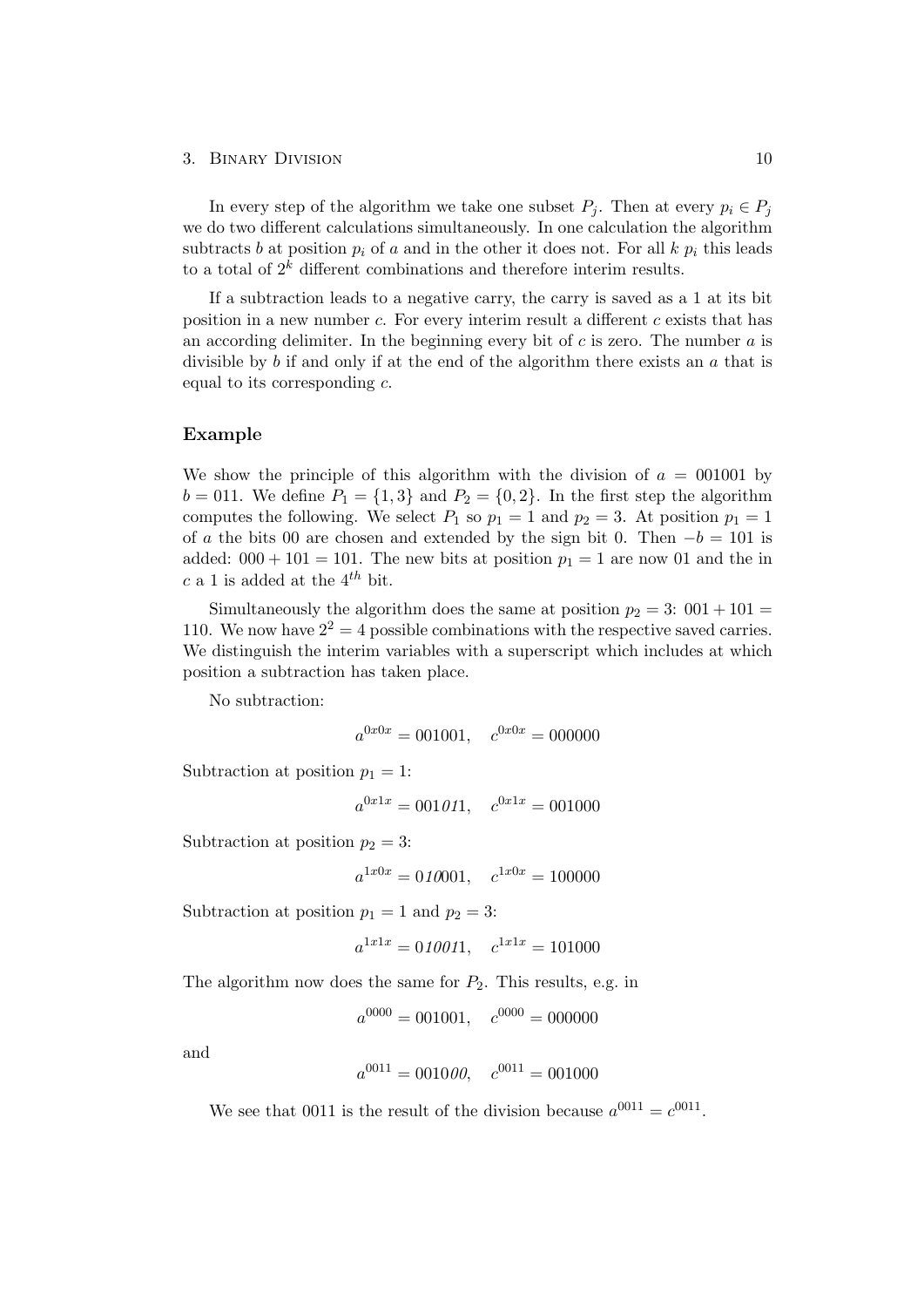#### Implementation

First we explain the implementation for the case that the selected positions  $p_i$ for the subtraction are at least n (not  $n + 1$  because of two's complement) bits away of each other. In this case no bit is affected by two subtractions at once. A subtraction at position  $p_i$  is implemented the following way. We take the bits  $a_{p_i+n} \dots a_{p_i}$  and add a 0 as MSB. This is because of the two's complement the  $n + 1$ <sup>th</sup> bit is the sign bit:

$$
0 \, a_{j+n} \ldots a_j
$$

Then we subtract b from the bits. If the result is negative  $(MSB = 1)$ , we save the negative carry as a 1 in the corresponding bit in  $c$  of the corresponding path. The interim result are the last  $n$  bits of the result (without sign bit). If the result is positive, this is the same value as the result. If the result was negative, the value of the interim result equals the negative result added by  $2^{n+1}$ .

The rule strands are equivalent to the Long Division Algorithm only that in the Parallel Long Division Algorithm more unique delimiters for the different interim variables are used. Because for every delimiter other rule strands are used more rules have to be implemented too.

If the some positions  $p_i$  and  $p_{i+1}$  for the subtractions are less than n bits away of each other, some bits are affected by two subtractions at once. In this case we cannot do the subtractions all at once but have to compute the overlapping subtractions consecutively. Because of this, we cannot improve the speed complexity any further with this algorithm than by  $k \leq [m]$ .

#### Complexity and Speed Analysis

Without overlapping subtractions the following complexities hold. Again for every subtraction 32n strands are used. Because for every unique delimiter a different subtraction rule has to be used  $\sum_{i=0}^{\frac{m-n}{k}} (2k)^i = \frac{\frac{k+m-n}{k} \cdot \frac{k+m-n}{k}}{2k-1}$  $\frac{k}{2k-1}$  subtraction rules are used for  $k$  parallel subtraction positions.

$$
\mathcal{O}(2^{\frac{m-n}{k}}k^{\frac{m-n}{k}}\cdot n)
$$

For each subtraction the algorithm again needs  $4n$  steps, therefore the number of steps we need in one path to reach a result is  $\frac{m-n}{k} \cdot 4n$ . This results in a speed complexity of

$$
\mathcal{O}(\frac{m-n}{k}\cdot n)
$$

We get an expected speedup of  $k$  in terms of speed complexity. But the rule complexity increases compared to the Long Division Algorithm.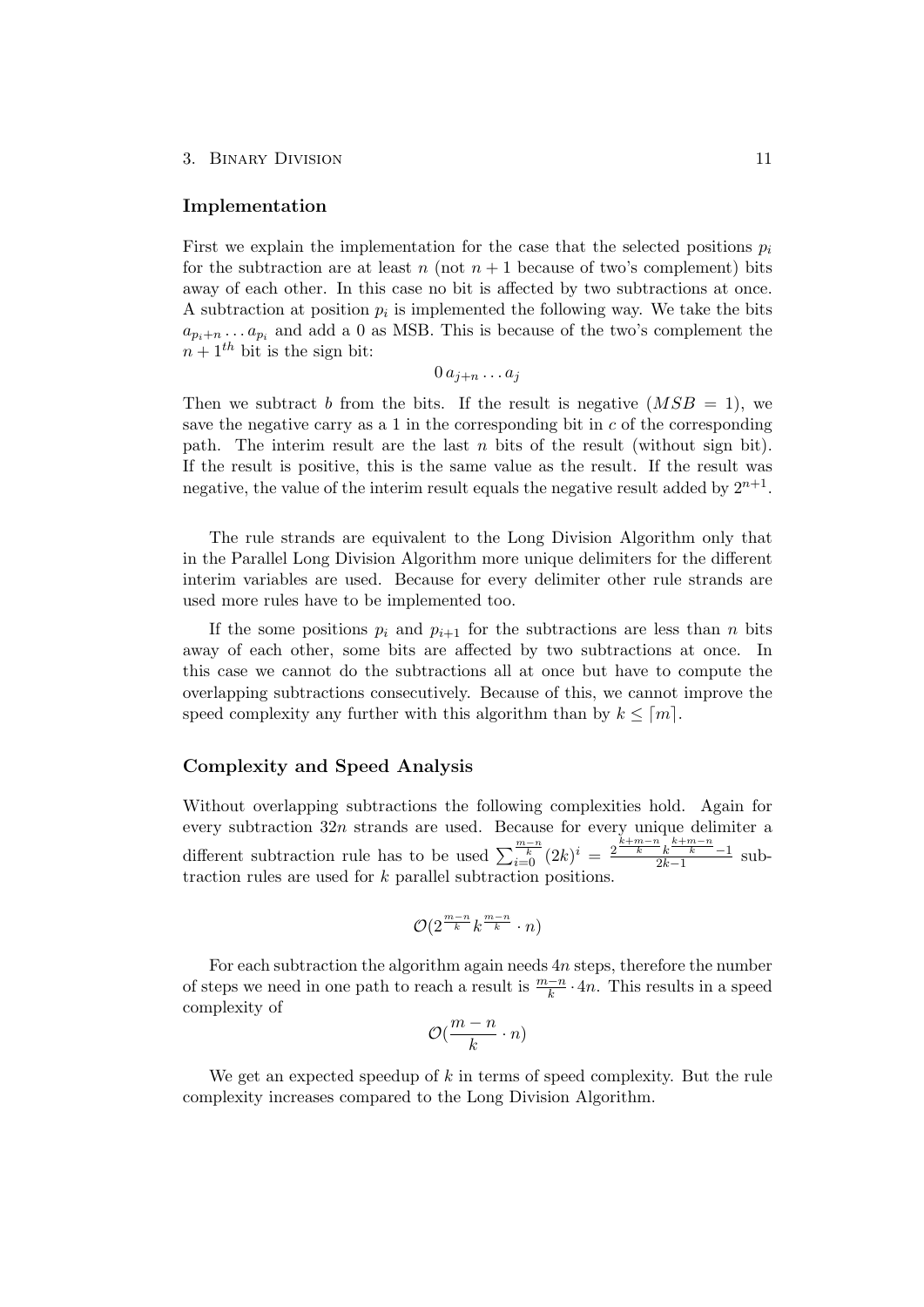### <span id="page-14-0"></span>3.3 Single Strand Division Algorithm

As we have seen before the representation of the binary numbers by single bit strands leads to high rule complexities. Therefore we introduce a single strand representation of a binary number and a Single Strand Division Algorithm that uses this representation. The advantage of the single strand approach is that there is no need of special delimiters to determine the belonging of a bit. The biggest disadvantage is that the further away a bit is from a delimiter the more complicated it gets to access the bit. The basic idea of the algorithm is again the long division. The algorithm uses single rules to subtract  $b$  from the last  $a$ bits until a equals zero or no more subtraction is possible.

#### Single Strand Binary Representation

To represent the bits in one strand a special binary representation is used. The bits are all on one strand and are separated by a separating character |. Every bit can have the following values " " (corresponding to 0), "1", " $-1$ " or "1  $-1$ ". In the beginning all strands consist only of either " " or "1", e.g.

 $1||1||1||1 = 10110001$ 

A number does not have a unique representation e.g.

$$
1_{10} = 1 |- 1 = 1 - 1|1 = |1
$$

The input strands are the dividend  $\alpha$  in the special binary representation and the divisor  $b$  in normal binary representation. For each subtraction with all possible divisors b and the last  $n = l(b)$  possible bits of a, we have rule strands which are compositions rules and directly return us the right result, e.g.  $10 *^a + 01 *^b \rightarrow 01 *^a$ . If  $b > a$  a "−1" is added as a negative carry one digit left of  $a_n$ . At every position we can only subtract the divisor once. If the last bit of a is a zero, then the algorithm can delete the last bit. Therefore for some strands of  $a$ , the algorithm subtracts  $b$  at the last position and for others it does not.

#### Example

We divide  $a = 100100_{bin} = 1||1||$  by  $b = 11$ . In the first step the algorithm can either subtract b from the last two bits of a or delete a zero at the end of a. Subtracting b from a leads to the following result  $1|||1-1||1$ . The algorithm cannot continue with this number because it can only subtract a number at a certain position once and because the last bit is not a zero the algorithm cannot delete the last bit. Let us take a look now on the path that leads to  $a = 0$ . After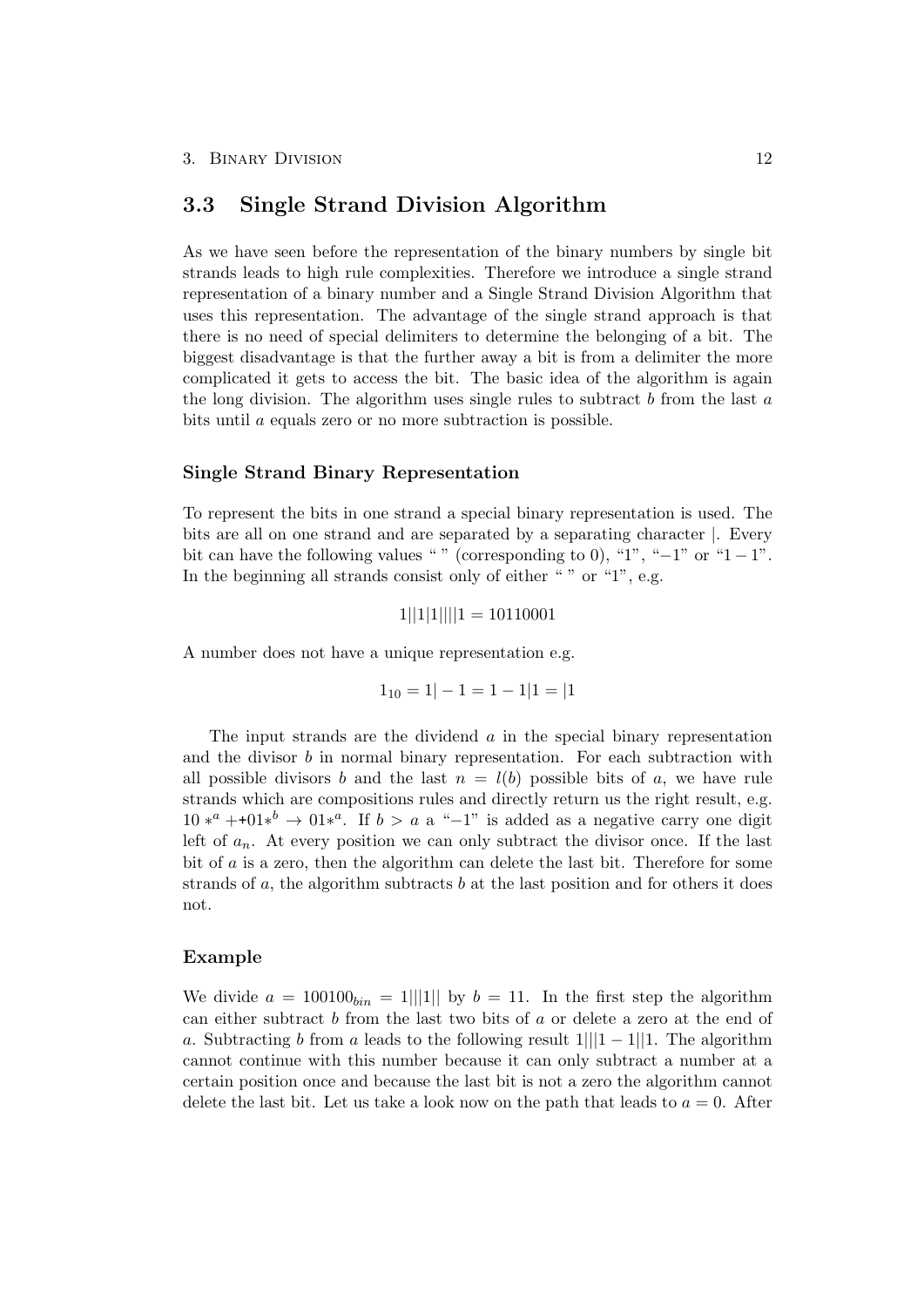deleting twice the last zero the algorithm subtracts b from a:  $1|||1-b=1|-1|1|$ . Now again the algorithm deletes a zero and we obtain  $1|-1|1$ . The algorithm pushes the negative carry one bit to the left:  $1|-1|1|=1-1|1|1=|1|1$ . The next subtraction with  $b$  results in zero therefore  $a$  is divisible by  $b$ .

A special case occurs if the last bit of b is zero, e.g. if we divide  $a = 10_{bin} = 1$ by  $b = 10$ . For some a the algorithm deletes zero resulting in  $a = 1$ . The algorithm cannot continue with this number. But because simultaneously the algorithm also subtracts  $b$  from  $a$  with other strands, the algorithm gives back the correct result that  $a$  is divisible by  $b$ .

#### Implementation

.

The rule strands look like this:

$$
|||\cdots|* + 0 \cdots 0 *_{b} \rightarrow |||\cdots| *_{subt}
$$
  
\n
$$
|||\cdots|1* + 0 \cdots 0 *_{b} \rightarrow |||\cdots|1 *_{subt}
$$
  
\n
$$
\vdots
$$
  
\n
$$
|||\cdots|* + 0 \cdots 01 *_{b} \rightarrow -1|||\cdots| *_{subt}
$$
  
\n
$$
\vdots
$$
  
\n
$$
1|1|1|\cdots|1* + 1 \cdots 1 *_{b} \rightarrow |||\cdots| *_{subt}
$$

With the subtraction rules  $b$  is subtracted from  $a$  and we add a negative carry if necessary  $(" - 1")$  to the  $n + 1<sup>th</sup>$  bit from the right. The delimiter ∗subt prevents that the algorithm subtracts twice at the same position. For any possible  $a_n \dots a_0$  where  $-1$  occurs in  $a_n$  the following rules ensure that the last n bits only consist of "" and "1" so that the subtraction rules can always be used. Only one negative carry can exist at once :

$$
|-1||| \cdots * \rightarrow -1|1||| \cdots * |1-1||| \cdots * \rightarrow |||| \cdots *
$$

The following rules delete a zero at the end of a:

$$
|* \rightarrow *|*subt \rightarrow *
$$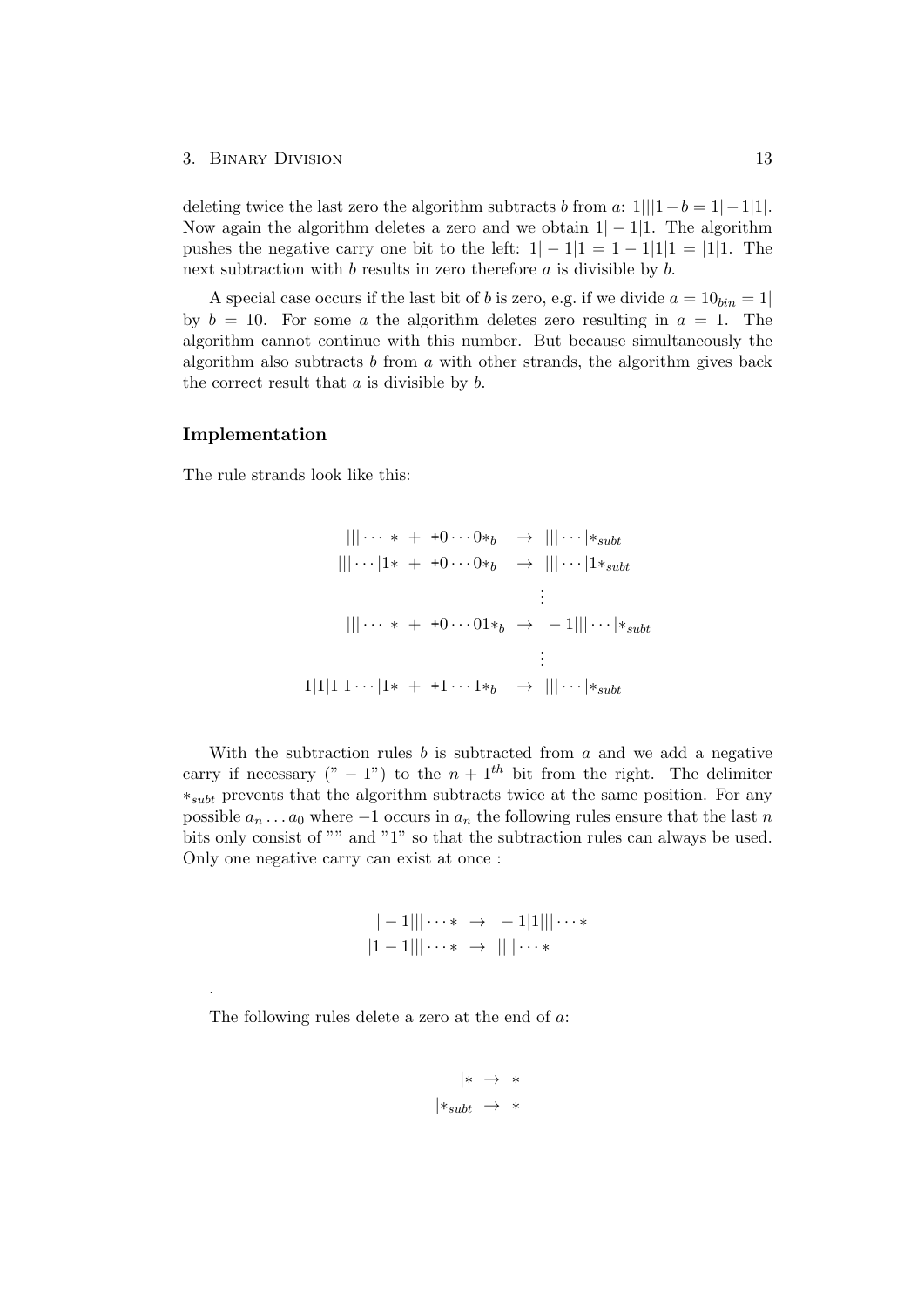The output rule is

$$
\text{++} \quad \rightarrow \quad 'divisible'.
$$

#### Rule and Speed Complexity Analysis

An advantage of the Single Strand Division Algorithm is that its rule complexity is independent of the dividend a. For the subtraction the algorithm uses  $2^n \cdot 2^n$ rules. In addition the algorithm use  $2<sup>n</sup>$  rules shift the carry. All together this leads to a rule complexity of

$$
\mathcal{O}(2^{2n}) = \mathcal{O}(b^2)
$$

To reach a positive result the algorithm has to subtract b at most  $(m - n)$ times. After the subtraction the algorithm has to delete a zero at the end and in the worst case shift the negative carry one bit to the left, which are in total three steps. The maximum number of steps used by the algorithm to reach a positive result is therefore  $(m - n) \cdot 3$ . Giving a speed complexity of

 $\mathcal{O}(log(a) - log(b))$ 

This algorithm is useful if b is small compared to a because then the rule complexity of the Single Strand Algorithm  $\mathcal{O}(b^2)$  is smaller than the complexity of the Long Division Algorithm  $\mathcal{O}(log(a) \cdot log(b) - log(b)^2)$ .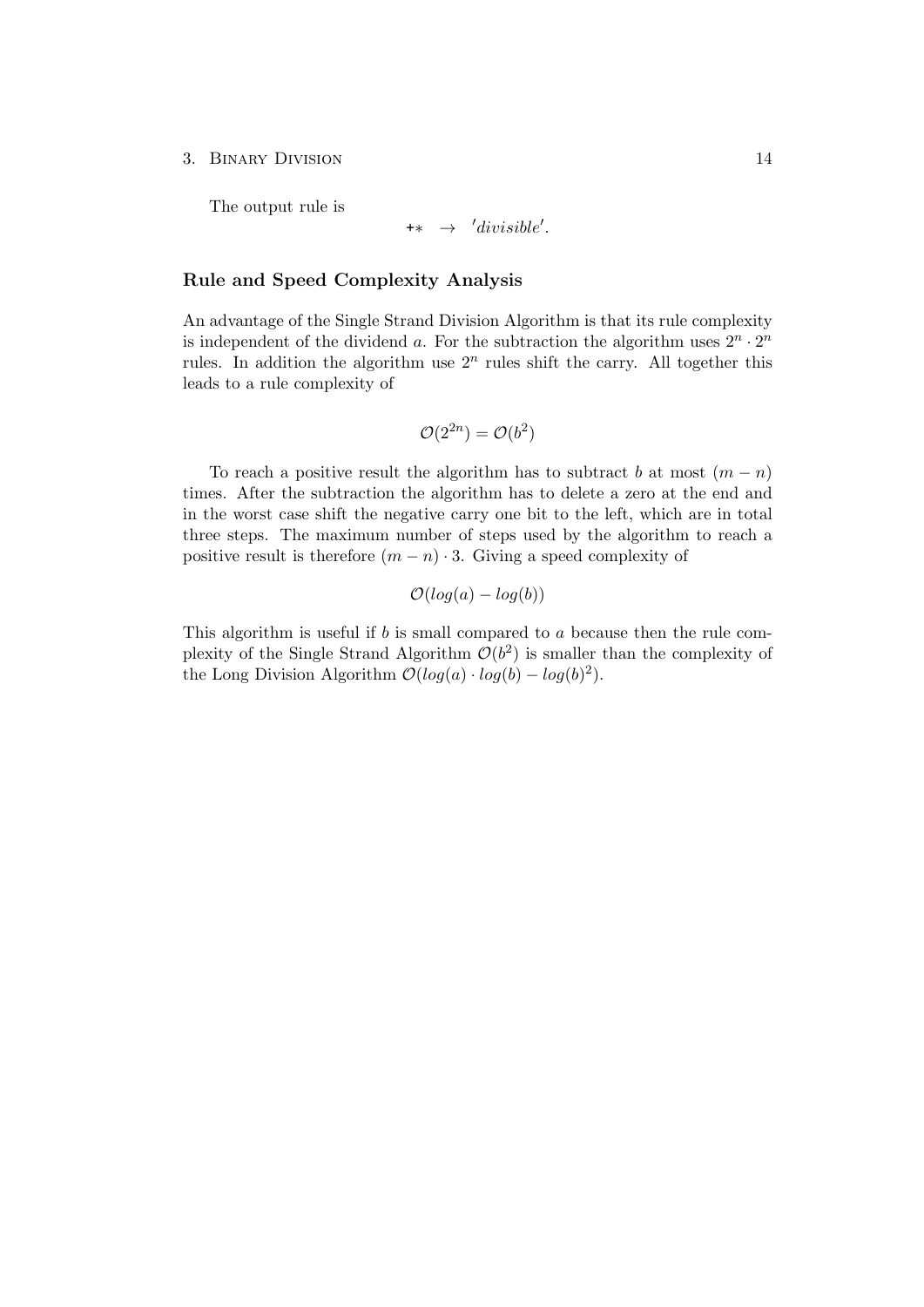# CHAPTER<sub>4</sub> 3SAT

<span id="page-17-0"></span>The satisfiability problem copes with the question whether a certain boolean equation (e.g.  $x_1 \cap (x_2 \cup x_3)$ ) can be fulfilled or not. If the equation can be fulfilled, it is called satisfiable. The 3-Satisfiability restricts the problem to the equations that are represented in the conjunctive normal form with at most three variables per clause (e.g.  $(x_1 \cup x_2 \cup x_3) \cap (x_1 \cup x_4 \cup \neg x_2) \cap \dots$ ). The 3SAT problem has been approached several times with DNA computing e.g. in [\[3\]](#page-30-3) where the problem was faced with a DNA Computer. We present two possible algorithms using the Domain Replacement Model that compute if an equation is satisfiable.

## <span id="page-17-1"></span>4.1 One of Each Clause Algorithm

The idea of the algorithm is to pick one variable per clause that the algorithm sets to true. The algorithm does this for all clauses. In the end the algorithm checks if there are not contradictions. If there are no contradictions the equation is satisfiable.

The input of the algorithm are the single variables encoded with delimiters that are both labelled according to its clauses, e.g. a clause  $(x_1 \cup x_2 \cup x_3)$  yields in  $+1x_1*1$ ,  $+1x_2*1$  and  $+1x_3*1$ . Either we create the input strands directly like this or if it is not possible or preferred, then splitting the clauses into its variables can also be implemented with rule strands. (e.g.  $+(x_1 \cup x_2 \cup x_3) *_{1} \rightarrow +_{1}x_1 *_{1}$  $++<sub>1</sub>x<sub>2</sub> *<sub>1</sub> ++<sub>1</sub>x<sub>3</sub> *<sub>1</sub>)$ 

We implement the selection of one variable for every bracket the following way. For all succeeding clauses a collapsing rule exists that joins the content of both strands. E.g. , the collapsing rule for clause one and two looks the following:  $\overline{\mathbf{v}}_1 + \overline{\mathbf{v}}_2$ . With the variable strands  $+arg1*_1$  and  $+arg2*_2$  the collapsing of the two strands looks like:

$$
+_{1}arg1*_1+\bar{i}_1+\bar{i}_2++_{2}arg2*_2 \rightarrow +_{1}arg1 \; arg2*_2
$$

This results in a long string of variables (e.g.  $x_1x_1x_4x_6x_1x_2-x_4...$ ). To check if the string contains contradictions, all output strands for all possible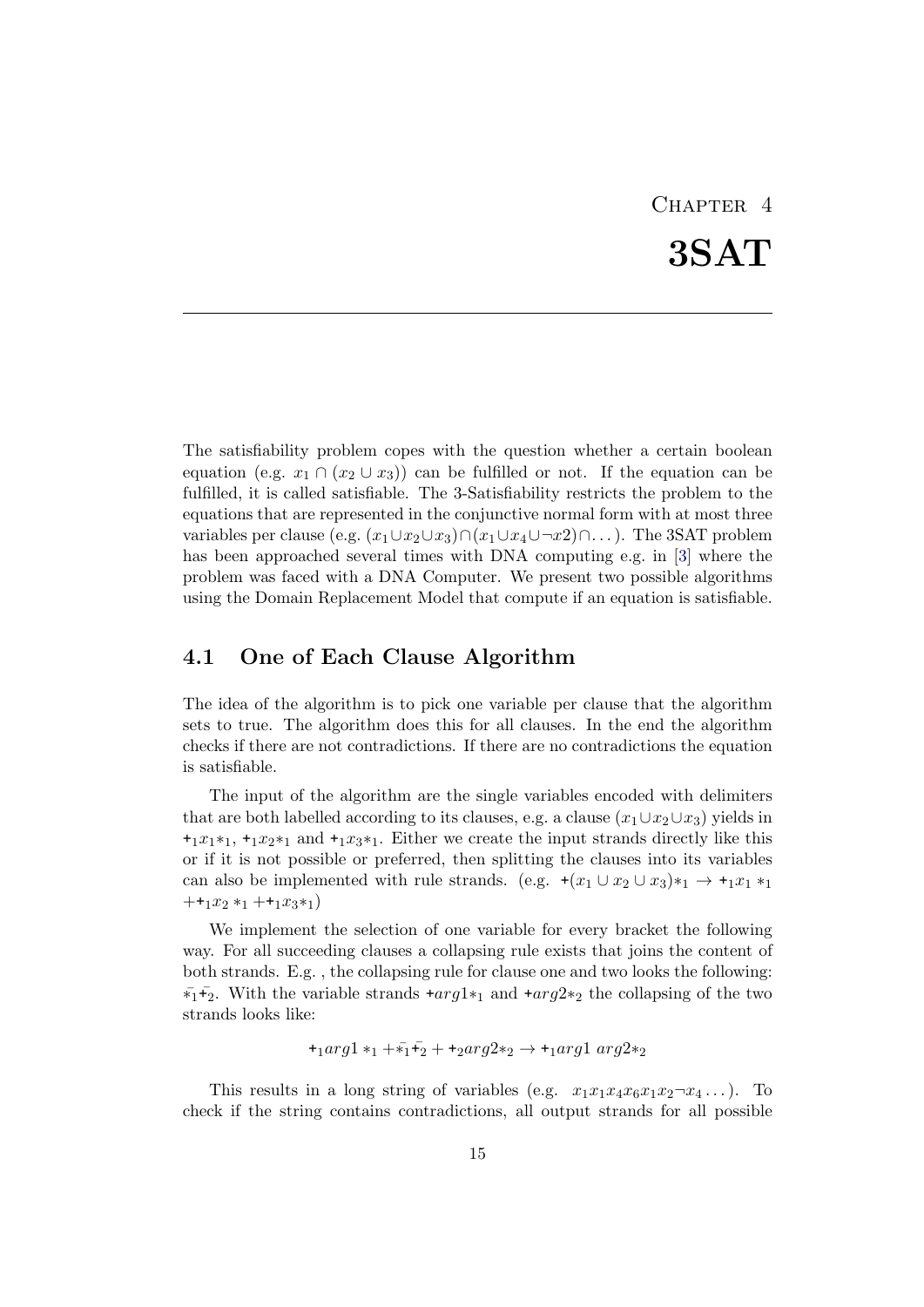strands with a length l (number of clauses) that contain no contradictions have to be created. With the number of different variables a this results in a rule complexity of  $\mathcal{O}(a^l)$ .

## <span id="page-18-0"></span>4.2 Clause Choosing Algorithm

The second algorithm decides for each variable whether it is true or not. Then it randomly selects clauses that are true. In the end the algorithm checks whether the selection contains all clauses. If it contains all clauses the equation is satisfiable.

To implement this algorithm, the input strands do not contain the variables but the number of the clauses. The delimiters are labelled with the according variable, e.g.  $\pm_{x_1} 1 \ast_{x_1}$  or  $\pm_{x_1} 10 \ast_{x_1}$  implicate that in bracket 1 and 10 the variable  $x_1$  occurs. Again we use collapsing rules to stick the strands together. The algorithm uses collapsing rules for succeeding variables, e.g. the collapsing rules for the variables  $x_1$  and  $x_2$  are

$$
\overline{\ast_{x_1}} \ \overline{\ast_{x_2}}, \quad \overline{\ast_{\neg x_1}} \ \overline{\ast_{x_2}}, \quad \overline{\ast_{x_1}} \ \overline{\ast_{\neg x_2}}, \quad \overline{\ast_{\neg x_1}} \ \overline{\ast_{\neg x_2}}
$$

but also for the same variables

$$
\overline{\ast_{x_1}} \ \overline{\ast_{x_1}}, \quad \overline{\ast_{\neg x_1}} \ \overline{\ast_{\neg x_1}}
$$

This results in a long string of numbers (e.g. ' $1$ "17" $5$ " $23$ "...). To check if the string contains every clause number at least once all output strands for strands with a length *l* (number of clauses) containing every clause number exactly once are created. This leads to an amount of rules in the order of  $\mathcal{O}(l!)$ .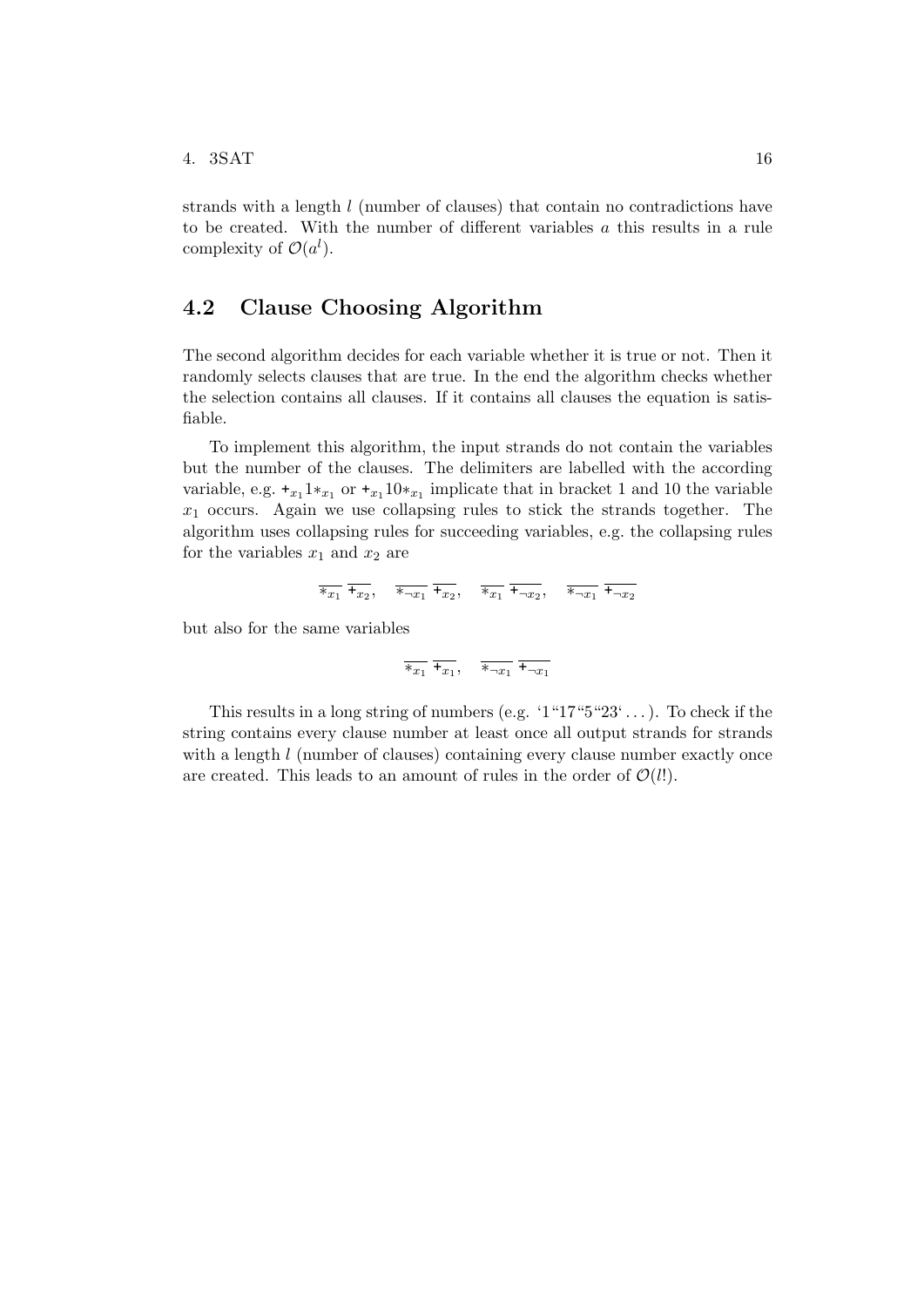# <span id="page-19-0"></span>CHAPTER<sub>5</sub> Pattern Matching

In this chapter we analyse the search for certain patterns in a string. We have a string s, a known pattern p that may appear several times in s and the elements  $\varepsilon_i$  in the known alphabet  $\Sigma$ .

## <span id="page-19-1"></span>5.1 Matching a Single Pattern in a String

There are two ways for matching p in s. Either by deleting elements from the input strand containing s until the strand only contains p or by adding elements to a strand containing p until it matches s.

#### An Example Cutting Algorithm

The algorithm is a very basic example of how the string s can be cut to find the pattern p. It is not the most efficient way to do so but it points out the idea. Randomly either the first or last element of s is removed. If  $s = p$  the output rule gives a positive feedback.

The Input strands contain s:

+s∗

The rule strands randomly delete the first or last element of s:

 $+ \varepsilon \rightarrow +$  $\varepsilon * \to *$ ∀ε ∈ Σ

The output rule gives a positive result for a strand matching p.

 $+p* \rightarrow' matched'$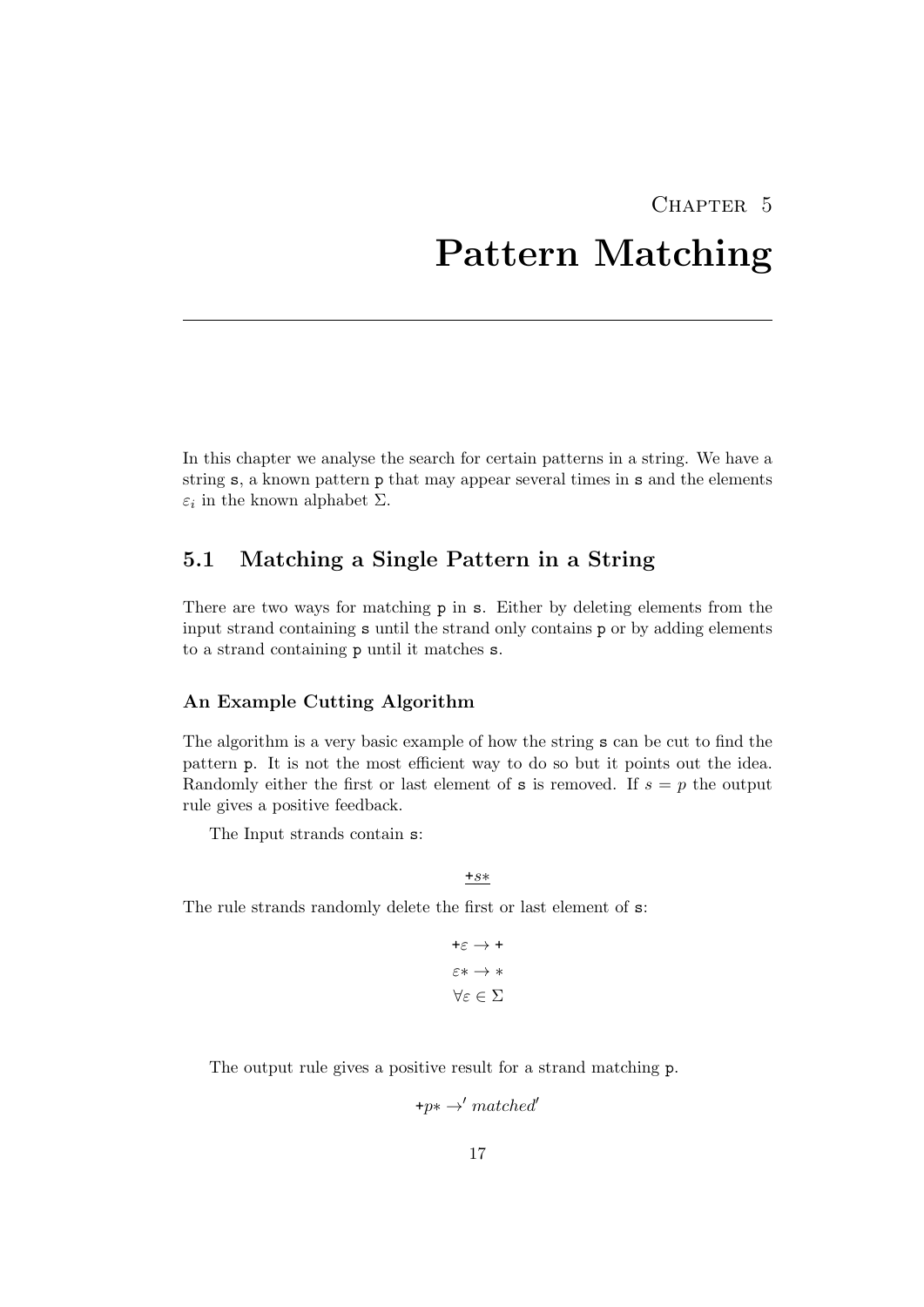#### An Example Algorithm for Extending p

The example algorithm for extending p is similar to the cutting algorithm. Instead of deleting elements in s, the algorithm adds randomly elements at the front or back of p. If such an extended p equals s the output rule gives a positive feedback.

The Input strands are the searched pattern p:

The rule strands randomly add elements to the front or back of p:

$$
\begin{aligned}\n &+ \rightarrow +\varepsilon \\
 &* \rightarrow \varepsilon \ast \\
 & \forall \varepsilon \in \Sigma\n \end{aligned}
$$

+p∗

Output rule:

$$
+ s* \rightarrow' matched'
$$

If  $s$  is not well known (e.g.  $s$  is a completely unknown DNA strand that we want to analyse further or s is so long that it takes a non negligible effort to build its complement) the output rule cannot be created like above because  $\bar{s}$  is not known. Instead we can create the output rule  $+\bar{s}* \rightarrow' matched'$  by adding a 'matched' and the complementary domains of the delimiters to s. The output rule then looks like  $\bar{+}s\bar{*}$ +'matched'\*. Instead of the input and rule strands introduced above, we have to use the complement of the input and rule strands.

#### Additional Approaches

If we want to determine the position of the pattern, the algorithm has to count the deleted or added elements. If two different patterns  $p_1$  and  $p_2$  both have to be found, this can be implemented with an adapted version of the extension algorithm by adding elements between, in front and after the patterns, e.g.  $X_1p_1X_2p_2X_3$  and  $X_1p_2X_2p_1X_3$  where  $X_i$  is a random sequence of elements of the alphabet.

## <span id="page-20-0"></span>5.2 Estimating the Number of Occurrences of a Pattern in a String

In this part we want to find out how often p occurs in s. For few occurrences of p in s we can implement this the following way. An algorithm that can find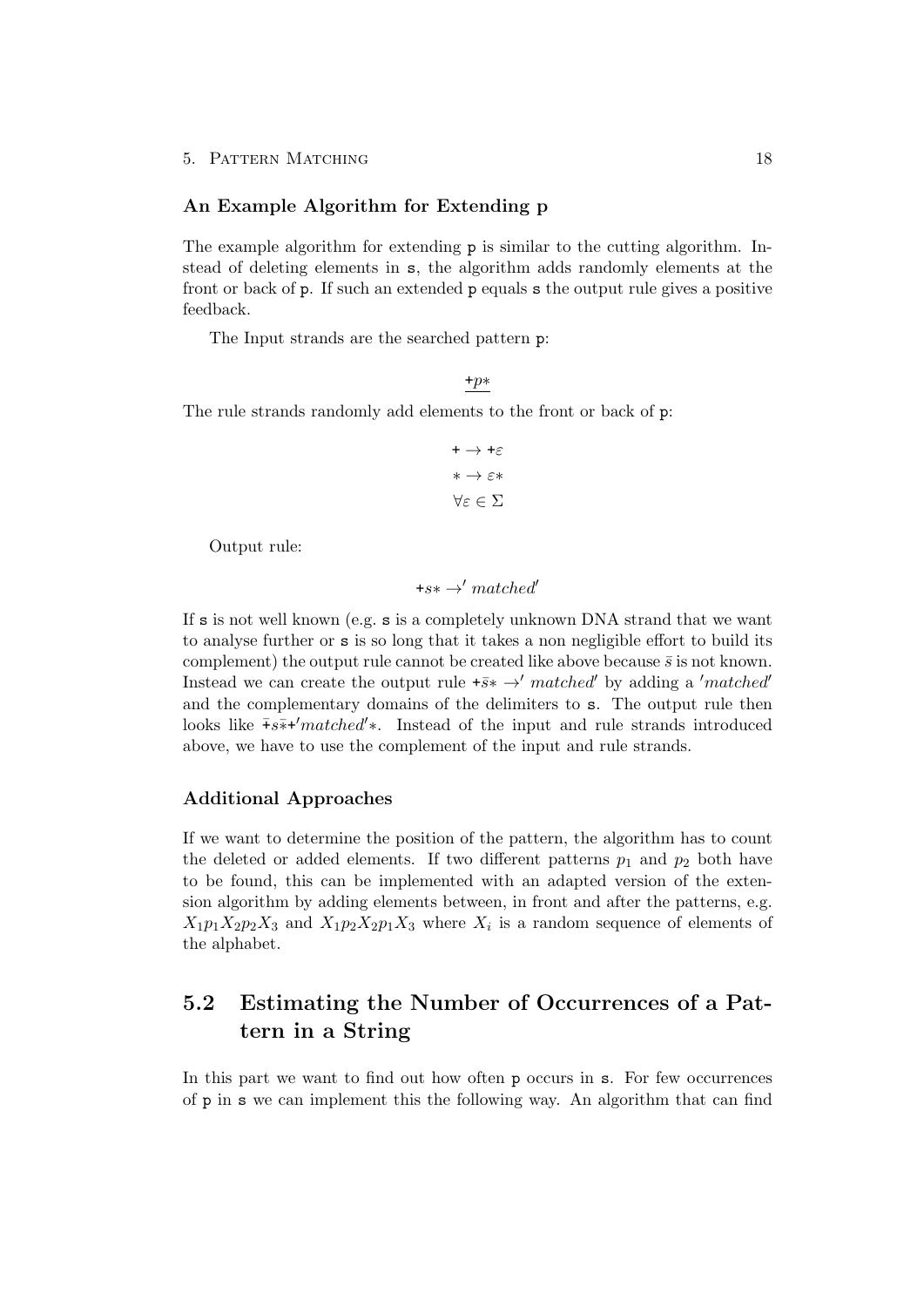#### 5. PATTERN MATCHING 19

a maximum of a patterns p in s is an adapted extension algorithm where  $\forall i \in$  $[1, \ldots, a]$ , i patterns are chosen and extended with random elements, between, in front and after the patterns, to match the string. The output rules of the algorithm then return positive results for all  $i \leq n$  where n is the searched amount of patterns  $p$  in s. The biggest i is the result. A downside of this algorithm is that the number of rules increases the more patterns we want to find. In the next section we present a rule efficient way to estimate the number  $n$  of occurrences of  $p$  in  $s$  with a constant amount of rule strands needed.

#### Example

We demonstrate the algorithm with a maximum number  $a = 3$  of rules that can be found with this algorithm and with the number of occurrences  $n = 2$  of p in s. Let  $X_i$  be a random sequence of elements of the alphabet  $\Sigma$ . Then s has the form of

 $X_1pX_2pX_3$ 

For  $i = 1$  we get strands in the form of  $X_1 p X_2$  which result in a positive output.

For  $i = 2$  we get strands in the form of  $X_1 p X_2 p X_3$  which results also in a positive output.

For  $i = 3$  we get the strands in the form of  $X_1 p X_2 p X_3 p X_4$  which does not result in a positive output. Therefore  $n = 2$  patterns p exist in the string s.

For every *i*, the algorithm uses the number of elements  $e$  in  $\Sigma$  times *i* new rules. If we want to count a patterns the algorithms uses  $\Sigma_{i=1}^a i \cdot e = \frac{1}{2}$  $\frac{1}{2} \cdot n \cdot (n+1)$ .

## <span id="page-21-0"></span>5.3 Estimation of Occurrences of a Pattern p in a String s

We use a cutting pattern matching algorithm that searches for  $p$  in s. A pattern p is found only with a certain probability  $p_0$  because some of the patterns are deleted by the algorithm.  $p_0$  can be influenced by the concentration ratio between the rule strands and the output strands in the cutting algorithm. If there are many output strands compared to rule strands, then it is more probable that a positive output occurs, thus  $p_0$  gets bigger.

If a p is found in s, we give an output, e.g. by fluorescing or by a DNA strand. At most one output can be created per string s because the other occurrences of p are deleted by the algorithm. Independent of how we count the matches exactly, we assume that we get for every match a " $+1$ ". We assume that we cannot observe all counters but only a sample.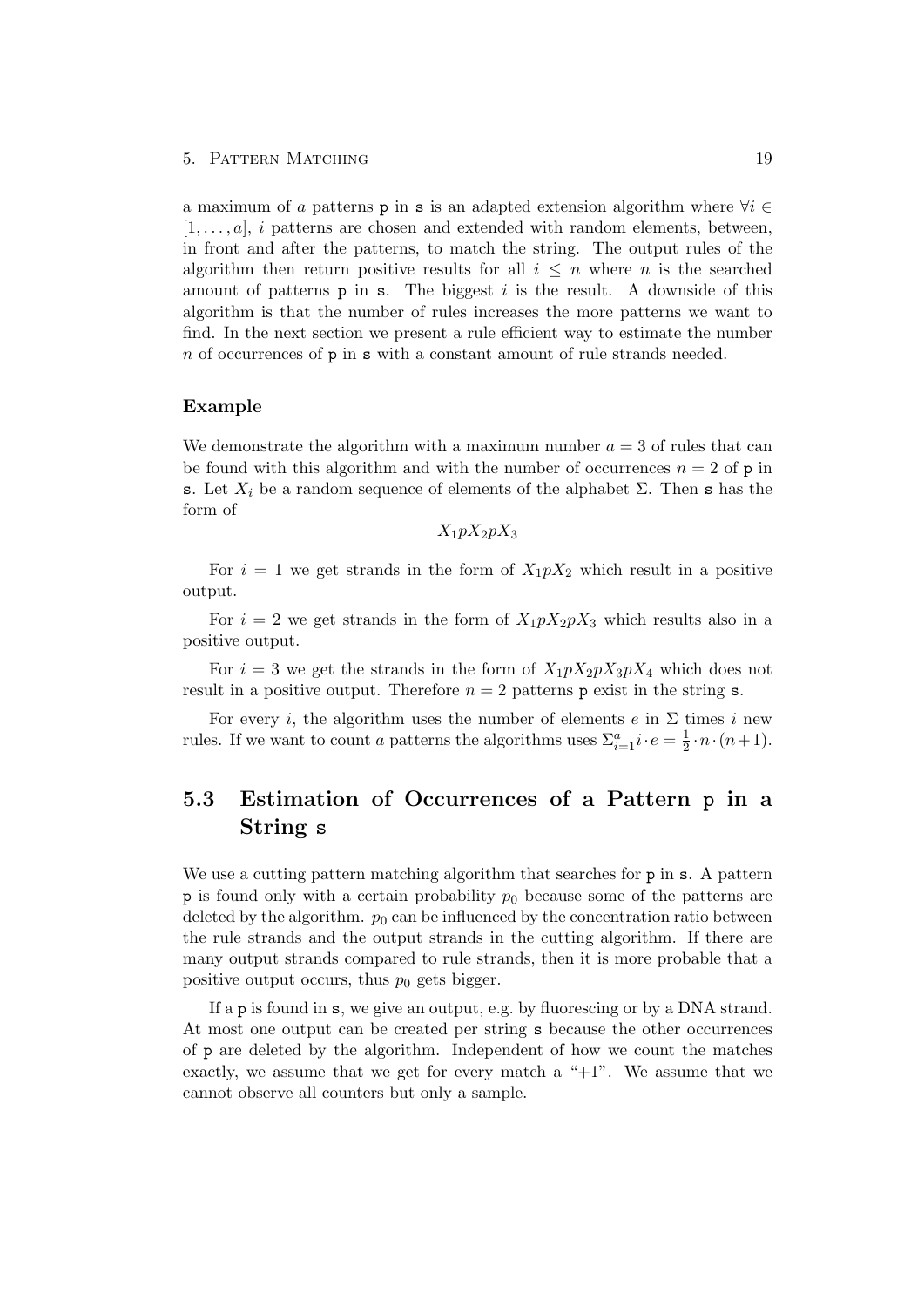#### 5. PATTERN MATCHING 20

Let  $h$  be the number of occurrences of  $p$  in  $s$ , that we want to estimate. Then  $p_1 = 1 - (1 - p_0)^h$  is the probability that one pattern in one string is found. To get h we therefore need  $p_1$ . We know n that is the number of strings s in the soup and that is also the maximum amount of " $+1$ "s that we can count (because at most one pattern  $p$  can be matched per string s). We define A as a random variable that gives back the number of matched ps. It is binomial because for every string s we have the probability  $p_1$  that one pattern is found and  $(1 - p_1)$ that none is found. The probability mass function of A is:

$$
P(A = a | p_1, n) = {n \choose a} \cdot p_1^a \cdot (1 - p_1)^{n - a}
$$

We assume that we have  $y \gg 1$  counters. The probability that an output (e.g. a "+1") is counted by a certain counter is  $p_2 = \frac{1}{n}$  $\frac{1}{y}$ . We define the random process X that gives back the number of counted outputs of one counter. It is also binomial with the probability mass function:

$$
P(X = x | p_2, a) = {a \choose x} \cdot p_2^x \cdot (1 - p_2)^{a - x}
$$

Let c be the number of observed counters. We get c random processes  $X_i$  and the respective observed random variables  $x_i, \forall i = 1, \ldots, c$ . Because we assume that n and therefore a are very large and  $p_2$  is very small the  $x_i$  can be treated as being independent.

We get the following conditional probability

$$
P(X_i = x_i | P_1 = p_1) = \sum_{a=0}^{n} P(X_i = x_i | A = a) \cdot P(A = a | P_1 = p_1)
$$

with

$$
P(X_i = x_i | A = a) = 0 \quad \forall x > a
$$

resulting in

$$
P(X_i = x_i | P_1 = p_1) = \sum_{a=x_i}^{n} {a \choose x_i} \cdot p_2^{x_i} \cdot (1-p_2)^{a-x_i} \cdot {n \choose a} \cdot p_1^{a} \cdot (1-p_1)^{n-a}
$$

Because the  $x_i$  can be treated as independent we get for the joint probability mass function:

$$
P(X_1 = x_1, X_2 = x_2, \dots, X_c = x_c | P_1 = p_1) =
$$
  

$$
\prod_{j=1}^c \sum_{a=x}^n \left( \binom{n}{a} \cdot p_1^a \cdot (1-p_1)^{n-a} \right) \cdot \left( \binom{a}{x_j} \cdot p_2^{x_j} \cdot (1-p_2)^{a-x_j} \right)
$$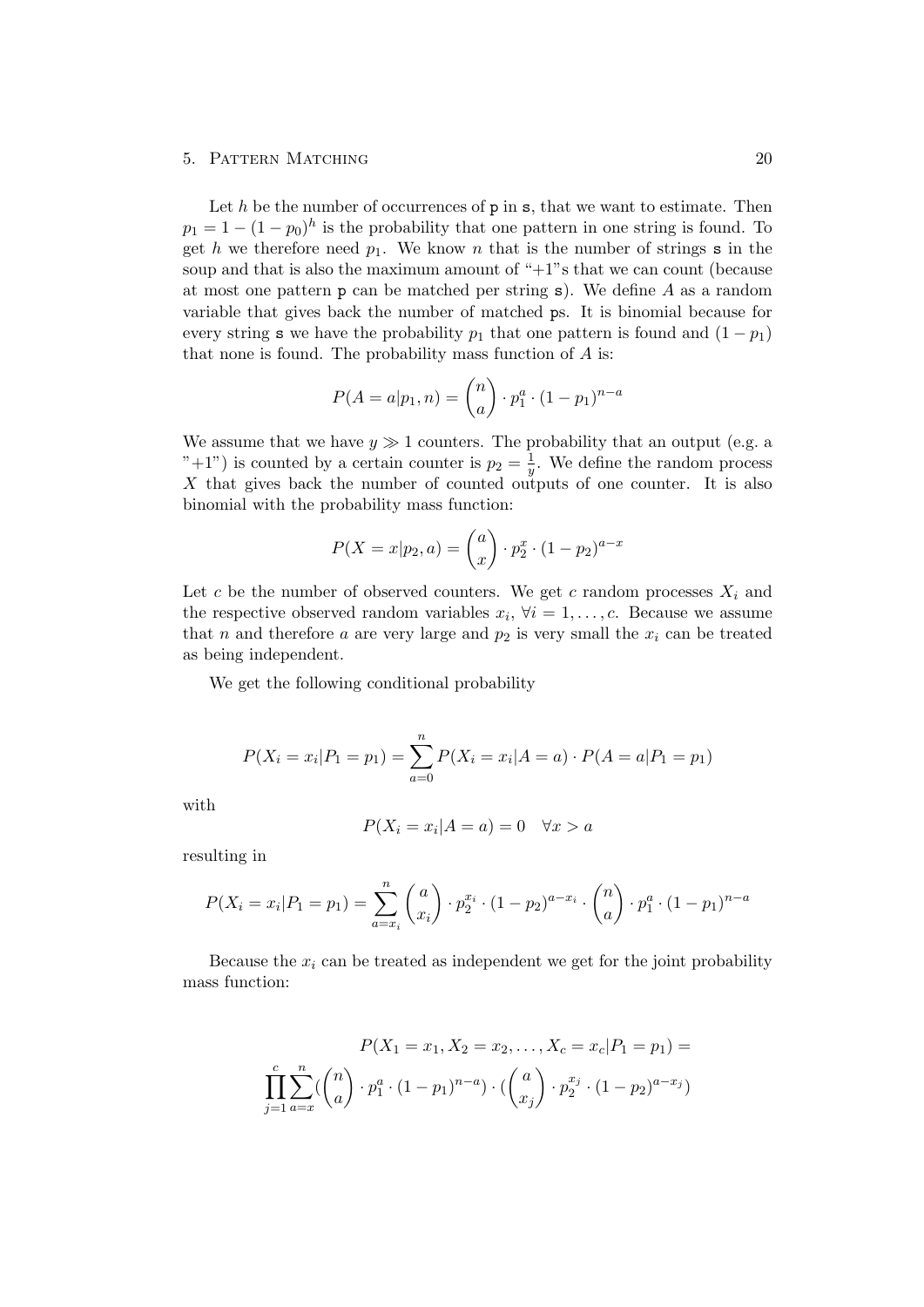#### 5. PATTERN MATCHING 21

In this formula the only unknown variable is  $p_1$ . We can now insert the other variables and calculate the most likelihood estimator of  $p_1$  and its reliability. Then we can solve the equation  $p_1 = 1 - (1 - p_0)^h$  for h which is the estimation of the occurances of p in the string s.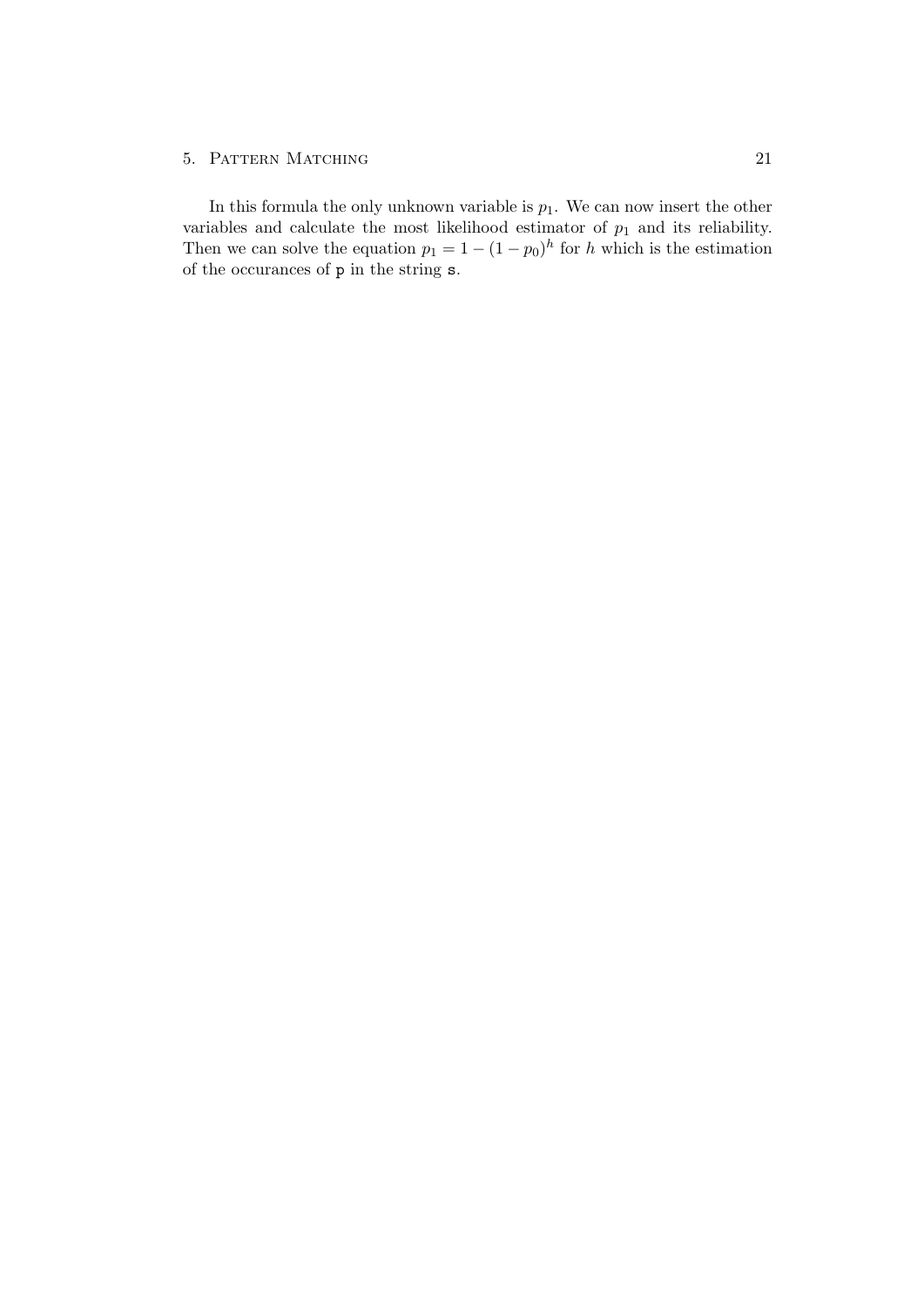# <span id="page-24-0"></span>CHAPTER<sub>6</sub> The Inclusion Model

In this chapter we suggest and discuss a varied model for DNA computation. With the model we are able to create more powerful languages than with the previously used model. It will allow us to create algorithms to include domains into strands while using a constant amount of rules.

## <span id="page-24-1"></span>6.1 Inclusion into a Strand with the Domain Replacement Model

Accessing a position in a strand gets more difficult the further away the position is from the ends of the strand. Given an alphabet  $\Sigma$ , we have to create the following rules if we want to replace a character  $a$  by a character  $b$  at the third position from the right

$$
\bar{\ast}\bar{\varepsilon_1}\bar{\varepsilon_2}\bar{a}b\varepsilon_2\varepsilon_1\ast
$$
  

$$
\forall(\varepsilon_1,\varepsilon_2)\epsilon\Sigma\times\Sigma
$$

The further away the position is from the delimiters and the bigger the alphabet of the language is, the more rule strands are needed. Implementing a replacement like above but on the  $i<sup>th</sup>$  position with n elements of the alphabet yields in  $n^i$  necessary rule strands for only a single action. In the following we present a model that allows us to create algorithms for inclusion of strands into other strands while using a constant number of rules, independent of the position where the inclusion takes place and of the number of elements in the alphabet.

## <span id="page-24-2"></span>6.2 The Inclusion Model

The new model bases on the Domain Replacement Model but we make some assumptions to extend the model. We assume that there exist domains  $X$  to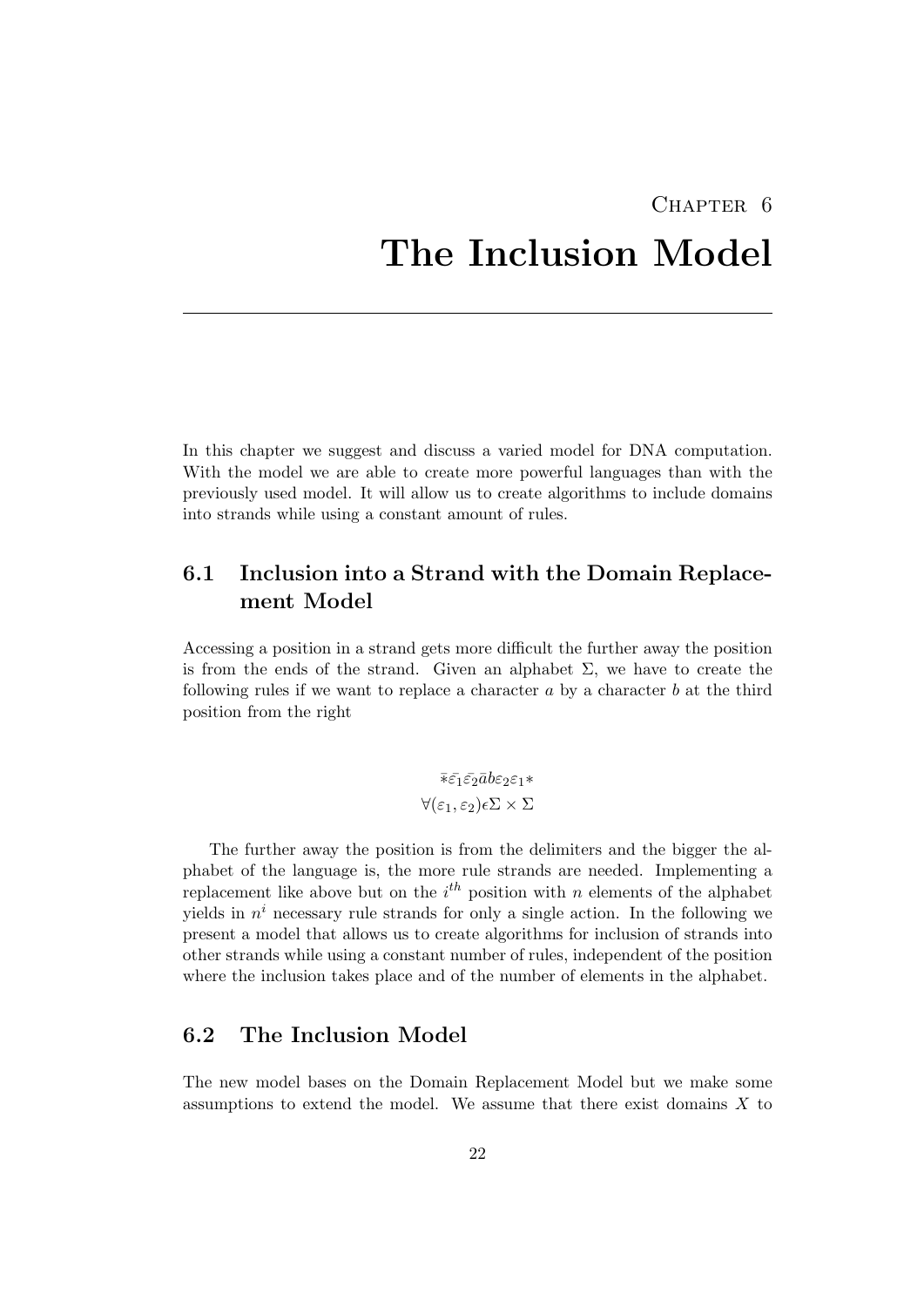which complementary domains  $\bar{X}$  can bind at all positions of the strand. We represent such a binding by a " $-$ ", e.g.

$$
\mathbf{X} \mathbf{-} \bar{X}
$$

Next we assume that a binding can dissolve, but only if instantly a new binding with one of the dissolved domains is formed. In practice this has reasons regarding the energy of the molecules. Because bound strands have a lower energy state than unbound strands and are therefore more stable, the bindings will not dissolve without creating a new binding. Otherwise they would have to take an amount of energy permanently from their environment which we assume does not happen in our model.

We assume that it is unlikely for a binding to dissolve. Therefore we assume that the probability that two bindings dissolve at the same moment close enough together to swap the bindings like this

$$
\begin{array}{ccc}\nA & A & A \\
\overleftarrow{X} - \overrightarrow{X} & \overleftarrow{X} & \overrightarrow{X} \\
\hline\nB & B & B & B\n\end{array}\n\begin{array}{ccc}\nA & A & A \\
\overleftarrow{X} & \overrightarrow{X} & \overleftarrow{X} \\
\hline\nC & \overleftarrow{X} & \overleftarrow{X} & \overleftarrow{X} \\
\hline\nC & \overleftarrow{X} & \overleftarrow{X} & \overleftarrow{X}\n\end{array}
$$

is so small that we neglect this case in our model. Only if we keep the bindings together, e.g. like this

$$
\begin{array}{c}\n\begin{array}{c}\n\sqrt{A} & B \\
\bar{S}\bar{X}-X\n\end{array} \\
\begin{array}{c}\nS \\
\vdots \\
\ldots a\n\end{array} & \begin{array}{c}\n\end{array} \\
\begin{array}{c}\n\ldots \\
\end{array} & \begin{array}{c}\n\ldots \\
\end{array}\n\end{array}
$$

a swap of the bindings is possible

$$
\begin{array}{ccc}\n\begin{array}{ccc}\nA & B \\
\bar{S} & \bar{X} - X\n\end{array} \\
S & \bar{S} & \bar{X} & X\n\end{array}
$$
\n
$$
\begin{array}{ccc}\n\begin{array}{ccc}\nA & B \\
\bar{S} & \bar{X} & X\n\end{array} \\
S & \bar{S} & \bar{X} & X\n\end{array}
$$
\n
$$
\begin{array}{ccc}\n\begin{array}{ccc}\nS - \bar{S} & \longrightarrow & \Lambda & \Lambda & \Lambda & \Lambda \\
S & \bar{X} & \bar{X} & \longrightarrow & \Lambda & \Lambda & \Lambda & \Lambda\n\end{array}\n\end{array}
$$

The swap of the binding of the first  $X$  next to  $S$  is a branch migration and is treated in detail in e.g. [\[4\]](#page-30-4). We assume that there do not exist unbound X or  $\bar{X}$ in the soup, therefore a binding between an X and  $\bar{X}$  can only dissolve during branch migration as shown above.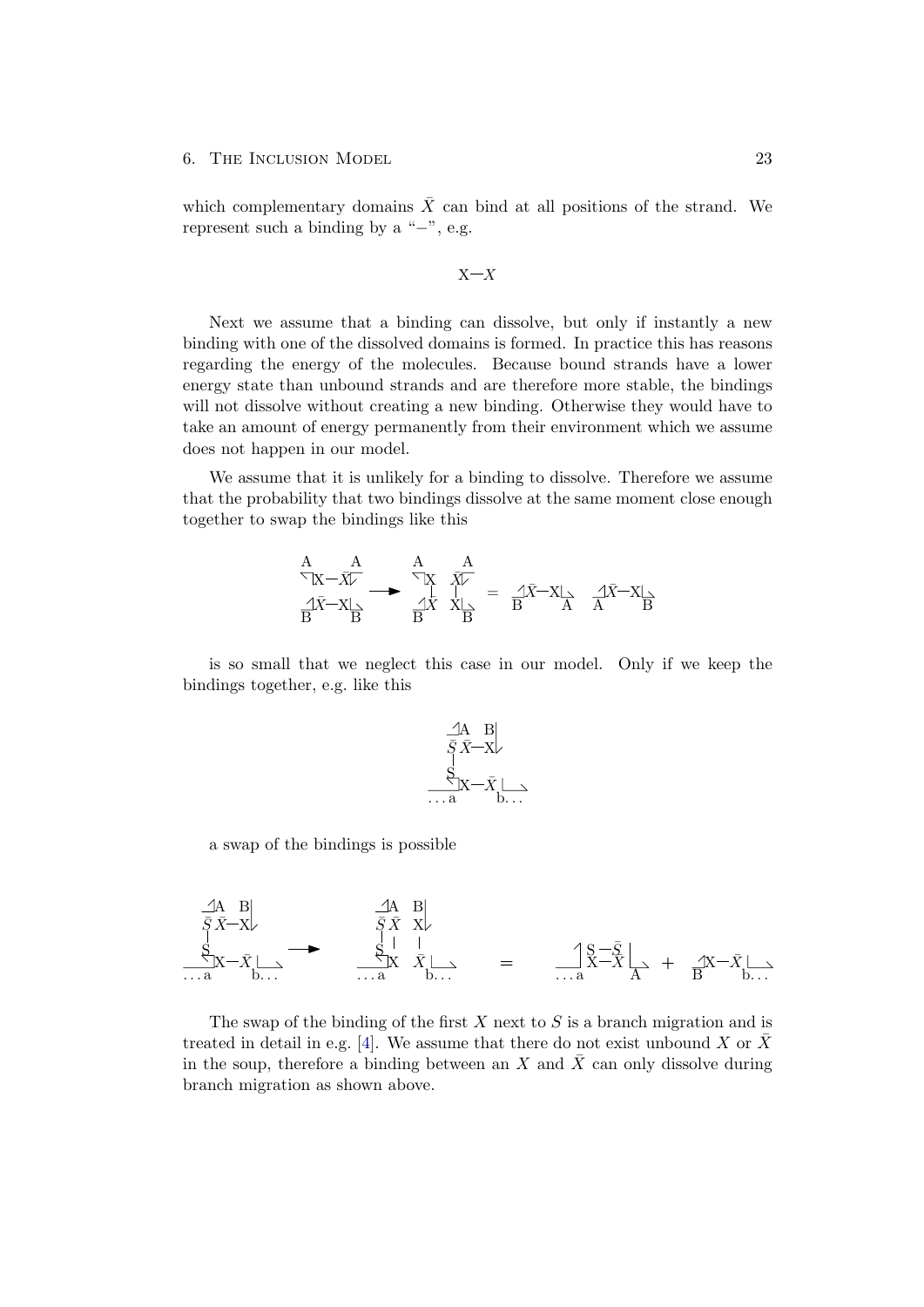### <span id="page-26-0"></span>6.3 Developing an Inclusion Algorithm

To implement an inclusion the domains should not be all on the same single strand otherwise we face the same problem as shown in [6.1](#page-24-1) with a non constant amount of rules to reach any position. If we want to include a domain between a domain a and a domain b in the strand  $+ \dots ab \dots *$ , we use the following bound strands instead

$$
\frac{\gamma}{\tau \cdot \cdot \cdot a} \times \frac{\gamma}{b \cdot \cdot \cdot \cdot}
$$

which has the effective strand  $+ \dots ab \dots *$ . If we manage to dissolve the binding, then a strand  $\overline{X}$ ?X can be included

$$
\mathop{\longrightarrow}\limits_{\cdots \; a} X-\bar{X} \mathop{\cup}\limits_{?} X-\bar{X} \mathop{\longmapsto}\limits_{b\ldots}
$$

There are two main problems in this step. How are the strands separated and how is ensured that both strands bind to the same inclusion strand. For separating the  $a$ - and the  $b$ - strand we add a start-symbol  $S$  and its complement to the strands:

$$
\frac{\text{S}}{\text{...a}} \overline{\mathbf{X}} - \overline{\mathbf{X}} \underset{\mathbf{b}...}{\longrightarrow} + \overline{\overline{\mathbf{S}} \overline{\mathbf{X}} ? \mathbf{X}}
$$

The starting symbols can now bind together and then allow branch migration with the  $X$  and its complement to take place.

$$
\overrightarrow{\bar{S} \bar{X}^T X}
$$
\n
$$
\sum_{\substack{S \\ \dots a}}^{S} \overrightarrow{X - \bar{X}} \longrightarrow \sum_{\substack{S \\ \dots a}}^{S - \bar{S}} \overrightarrow{X - \bar{X}} \longrightarrow \overrightarrow{X} \longrightarrow \overrightarrow{X} \longrightarrow
$$

The strand  $\bar{X}b$ ... does not necessarily bind to the  $S\bar{X}$ ?X strand from the same reaction in this case. The reaction above that does not fit our model because there are unbound X and  $\overline{X}$  in the strand  $\overline{S}\overline{X}$ <sup>2</sup>. The strand  $\bar{X}b$ .... To make the strands fit into our model, we create a loop strand similar to hairpin loops covered in [\[5\]](#page-30-5).

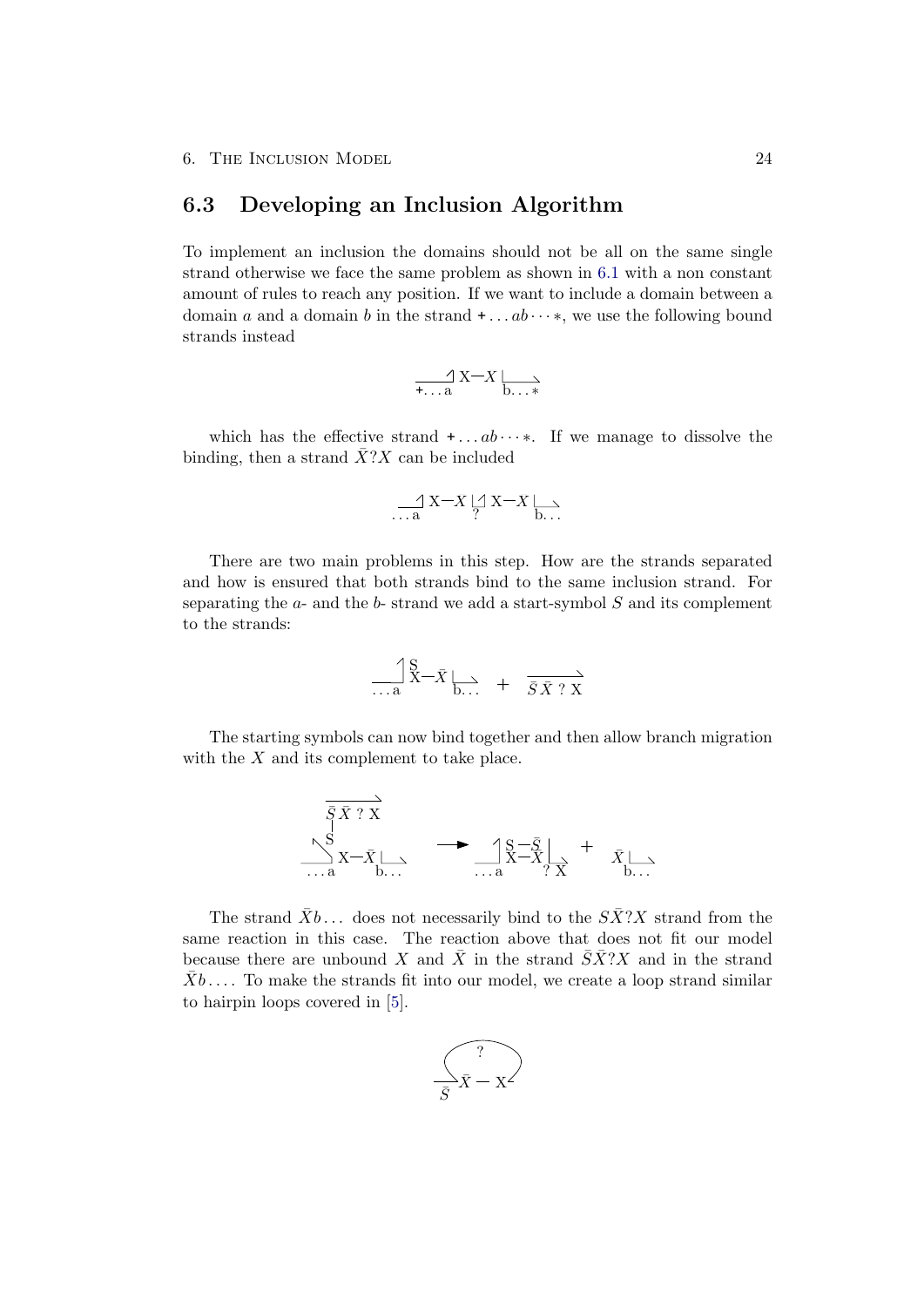With this loop strand we can do the reaction to separate  $a$  and  $b$  from above without violating our model assumptions:



With these strands we can realize one inclusion. To be able to always be able to include a strand at this position we add a starting domain to the ?-strand:  $\bar{S}\bar{X}$ ?XS

$$
\underset{\ldots a}{\overset{\textup{d}}{\prod}}\overset{S}{X}-\bar{X}\underset{b\ldots }{\underset{\ldots }{\sum}}\ +\ \underset{\bar{S}}{\overset{\textup{d}}{\sum}}\bar{X}-X\overset{\textup{d}}{\underset{\textup{S}}{\sum}}\ -\ \underset{\ldots a}{\longrightarrow}\ -\ \underset{\ldots a}{\overset{\textup{d}}{\prod}}\overset{S}{X}-\bar{X}\underset{b\ldots }{\overset{\textup{d}}{\sum}}X-\bar{X}\underset{b\ldots }{\overset{\textup{d}}{\sum}}\ =\ \underset{\ldots a}{\overset{\textup{d}}{\longrightarrow}}\ \underset{b\ldots }{\overset{\textup{d}}{\sum}}X-\bar{X}\underset{b\ldots }{\overset{\textup{d}}{\sum}}\ -\ \underset{b\ldots }{\overset{\textup{d}}{\sum}}X-\bar{X}\underset{b\ldots }{\overset{\textup{d}}{\sum}}\ -\ \underset{b\ldots }{\overset{\textup{d}}{\sum}}X-\bar{X}\underset{b\ldots }{\overset{\textup{d}}{\sum}}\ -\ \underset{b\ldots }{\overset{\textup{d}}{\sum}}X-\bar{X}\underset{b\ldots }{\overset{\textup{d}}{\sum}}X-\bar{X}\underset{b\ldots }{\overset{\textup{d}}{\sum}}\ -\ \underset{b\ldots }{\overset{\textup{d}}{\sum}}X-\bar{X}\underset{b\ldots }{\overset{\textup{d}}{\sum}}X-\bar{X}\underset{b\ldots }{\overset{\textup{d}}{\sum}}X-\bar{X}\underset{b\ldots }{\overset{\textup{d}}{\sum}}X-\bar{X}\underset{b\ldots }{\overset{\textup{d}}{\sum}}X-\bar{X}\underset{b\ldots }{\overset{\textup{d}}{\sum}}X-\bar{X}\underset{b\ldots }{\overset{\textup{d}}{\sum}}X-\bar{X}\underset{b\ldots }{\overset{\textup{d}}{\sum}}X-\bar{X}\underset{b\ldots }{\overset{\textup{d}}{\sum}}X-\bar{X}\underset{b\ldots }{\overset{\textup{d}}{\sum}}X-\bar{X}\underset{b\ldots }{\overset{\textup{d}}{\sum}}X-\bar{X}\underset{b\ldots }{\overset{\textup{d}}{\sum}}X-\bar{X}\unders
$$

The strand on the right of the reaction is nearly the same strand as on the left but with a ? domain included between a and b. Because we did not restrict the domain ? in any way, ? can be any domain as long as it fits our model. The strands on the left and on the right of the equation sign have the same properties therefore an equality sign is used to express the effective strand on the right.

An even more powerful approach is to create the new inclusion in the ? part of the included strand

$$
? = \int_{c}^{S} x - \bar{x} \Big|_{d}
$$
  
\n
$$
\frac{\left| \sum_{\substack{n=1 \ n \text{ odd}}}^{S} x - \bar{x} \right|}{\frac{1}{S} \sum_{\substack{n=1 \ n \text{ odd}}}^{S} x - \bar{x} \Big|_{d}}
$$
  
\n
$$
= \frac{\left| \sum_{\substack{n=1 \ n \text{ odd}}}^{S} x - \bar{x} \right|}{\frac{1}{S} \sum_{\substack{n=1 \ n \text{ odd}}}^{S} x} \Big|_{d}^{S} \left| \sum_{\substack{n=1 \ n \text{ odd}}}^{S} x \bar{x} \Big|_{d}^{S} x \bar{x} \Big|_{d}^{S} x \bar{x} \Big|_{d}
$$
  
\n
$$
= \frac{\left| \sum_{\substack{n=1 \ n \text{ odd}}}^{S} x - \bar{x} \Big|_{d}}{\frac{1}{S} \sum_{\substack{n=1 \ n \text{ odd}}}^{S} x} \Big|_{d}^{S} x \bar{x} \Big|_{d}^{S} x \bar{x} \Big|_{d}^{S}
$$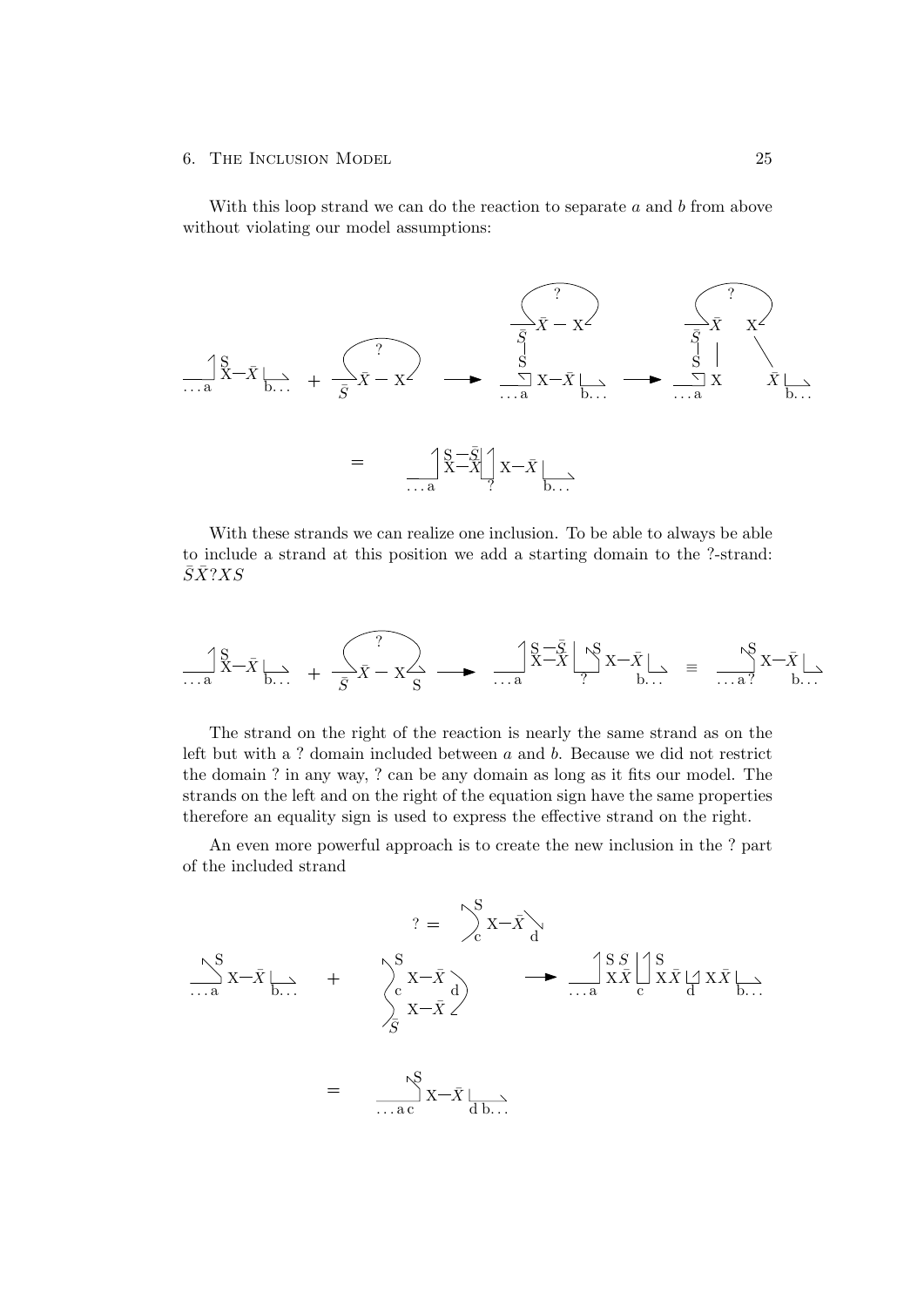We denote a strand in which such an inclusion can take place as

$$
\sum_{\ldots a}^{S} X - \bar{X} \Big|_{b \ldots} \equiv \frac{\ }{\ldots a \, b \ldots}
$$

and the strand that we can include as

$$
\begin{pmatrix}\nS \\
c \\
S\n\end{pmatrix} \begin{matrix}\nX-\overline{X} \\
X-\overline{X}\n\end{matrix} = \overrightarrow{c \mid d}
$$

In inclusion then looks the following

$$
\overrightarrow{\ldots a \mid b \ldots} + \overrightarrow{c \mid d} \longrightarrow \overrightarrow{\ldots a \mid d \mid b \ldots}
$$

### <span id="page-28-0"></span>6.3.1 Creating Palindromes

An algorithm that creates palindromes uses the following rules. We start with the strands:

$$
\overbrace{+}\bigg|*
$$

and as rule strands where  $X$  can be every element in the alphabet of possible domains.

$$
\overrightarrow{X}\overrightarrow{X}
$$

With these rules we can create strands that are palindromes. If we want to check if an input strand is a palindrome. We can either use input strands of the form:

$$
\overrightarrow{+ P_1 \mid P_2 *}
$$

with the rules

$$
\overrightarrow{\bar{X}\bigl(\bar{X}}
$$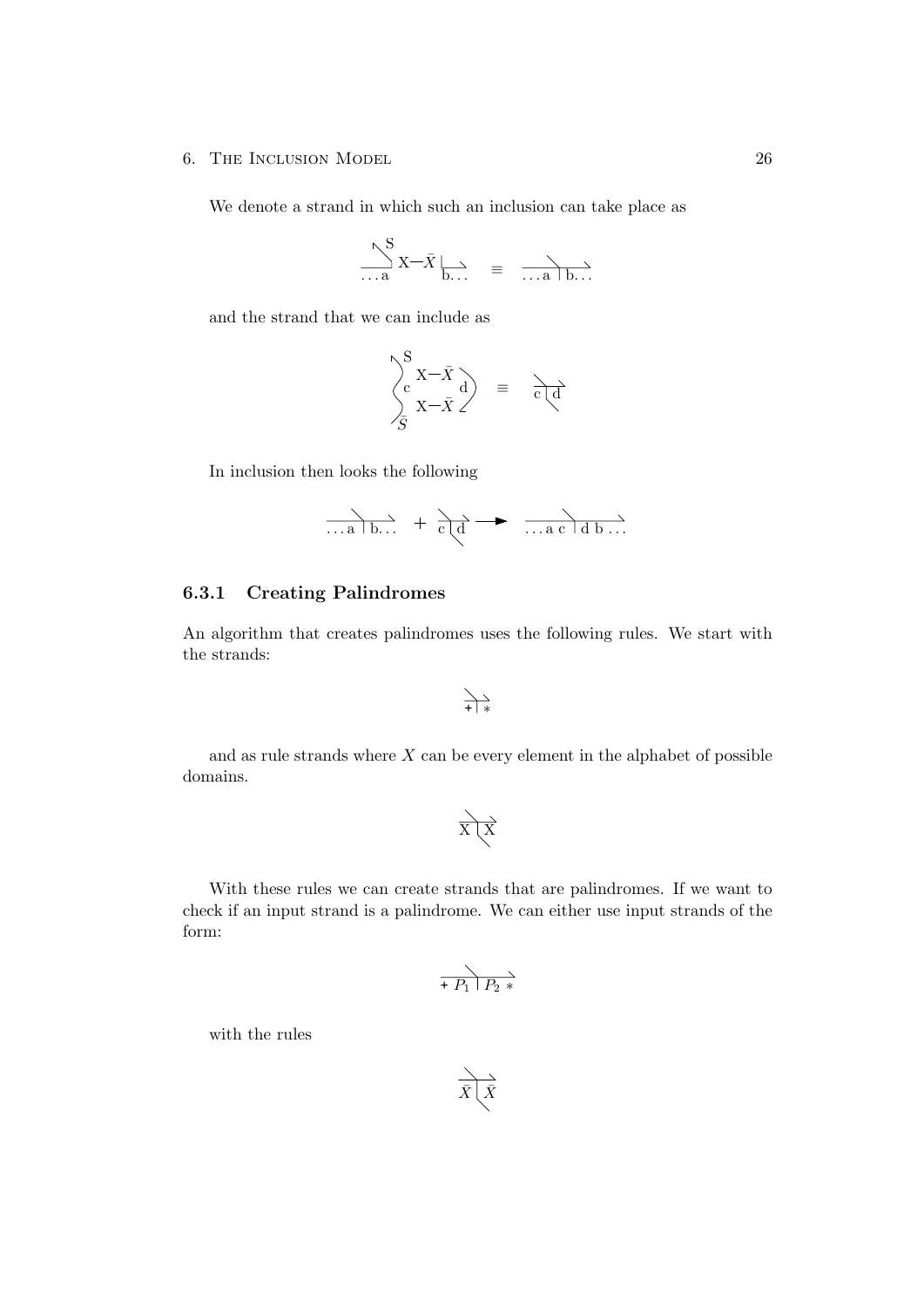and the output rule

$$
\overline{+}\overline{*}\ ^{\mathsf{`matched'}}
$$

Another way to check if a string P is a palindrome, is to use  $+P^*$  as input strand and then create palindromes on the complementary alphabet of the string we want to check.

$$
\overrightarrow{\bar{X}\bigg(\bar{X}}
$$

and then create an output rule with it

$$
\overrightarrow{\frac{1}{\overrightarrow{+}}\overrightarrow{+}\text{ 'matched}}\text{'}
$$

Strings in the form of  $a^n b^n$  can be created in a similar way. Also the generation of rule strands out of other rules strands gets easier with this.